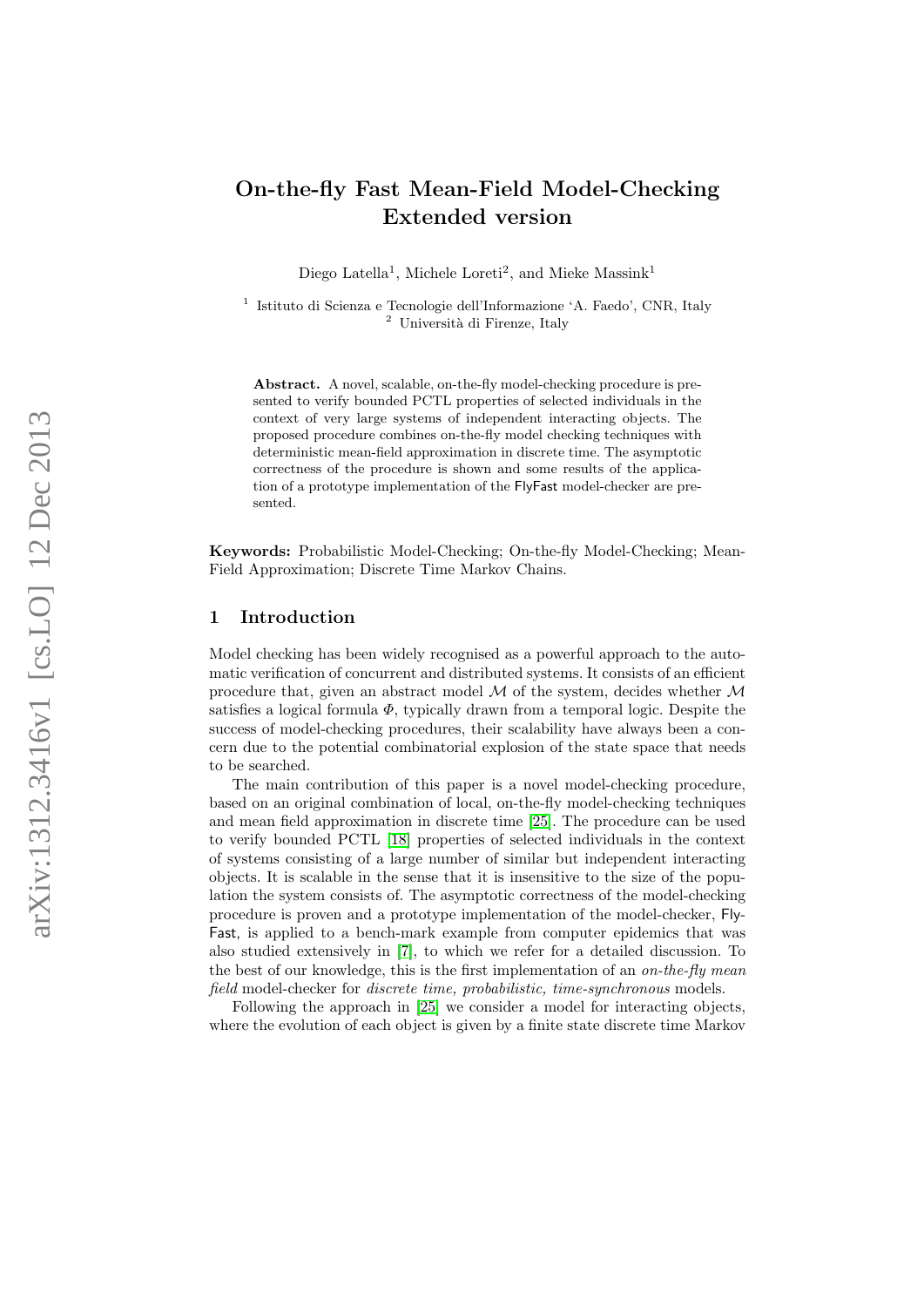chain. The transition matrix of each object may depend on the distribution of states of all objects in the system. Each object can be in one of its local states at any point in time and all objects proceed in discrete time and in a clocksynchronous fashion. When the number of objects is large, the overall behaviour of the system in terms of its 'occupancy measure', i.e. the fraction of objects that are in a particular local state at a particular time, can be approximated by the (deterministic) solution of a difference equation which is called the 'mean field<sup>[3](#page-1-0)</sup>. This convergence result has been extended in [\[25\]](#page-23-0) to obtain a 'fast' way to stochastically simulate the evolution of a selected, limited number of specific objects in the context of the overall behaviour of the population.

We show that the deterministic iterative procedure of [\[25\]](#page-23-0), to compute the average overall behaviour of the system and that of individual objects in the context of the overall system, combines well with an on-the-fly probabilistic modelchecking procedure for the verification of bounded PCTL formulas addressing selected objects of interest<sup>[4](#page-1-1)</sup>. An on-the-fly recursive approach also provides a natural way to address nested path formulae and time-varying truth values of such formulae. The algorithm presented in this paper is parametric w.r.t. the semantic interpretation of the language. In particular we present two different interpretations; one based on the standard, exact probabilistic semantics of a simple probabilistic population description language, and the other one on the mean-field approximation in discrete time of such a semantics. The latter is the main contribution of the current paper. The considered PCTL formulae can be extended along the lines proposed in [\[21,](#page-23-2)[22\]](#page-23-3) with properties that address the overall status of the system. We show a simple instance of that.

The models we consider are also known as SIO-models (System of Independent Objects) [\[7\]](#page-22-0). These are time-synchronous models in which each object performs a probabilistic step in each discrete time unit, possibly looping to the same state. This is a class of models that is frequently encountered in various research disciplines ranging from telecommunication to computational biology. The objects interact in an indirect way via the global state of the overall system.

## 2 Related Work

Traditionally, model checking approaches are divided into two broad categories: global approaches that determine the set of all states in M that satisfy  $\Phi$ , and local approaches that, given a state s in M, determine whether s satisfies  $\Phi$  [\[11](#page-22-1)[,5\]](#page-22-2).

Global symbolic model checking algorithms are popular because of their computational efficiency and can be found in many model checkers, both in a qualitative (see e.g.  $[10]$ ) and in a stochastic setting (see e.g.  $[2,23]$  $[2,23]$ ). The set of

<span id="page-1-0"></span><sup>3</sup> The term 'mean field' has its origin in statistical physics and is sometimes used with slightly different meaning in the literature. Here we intend the meaning as defined in [\[25\]](#page-23-0).

<span id="page-1-1"></span> $4$  Note that the transition probabilities of these selected objects at time  $t$  may depend on the occupancy measure of the system at  $t$  and therefore also the truth-values of the formulas may vary with time.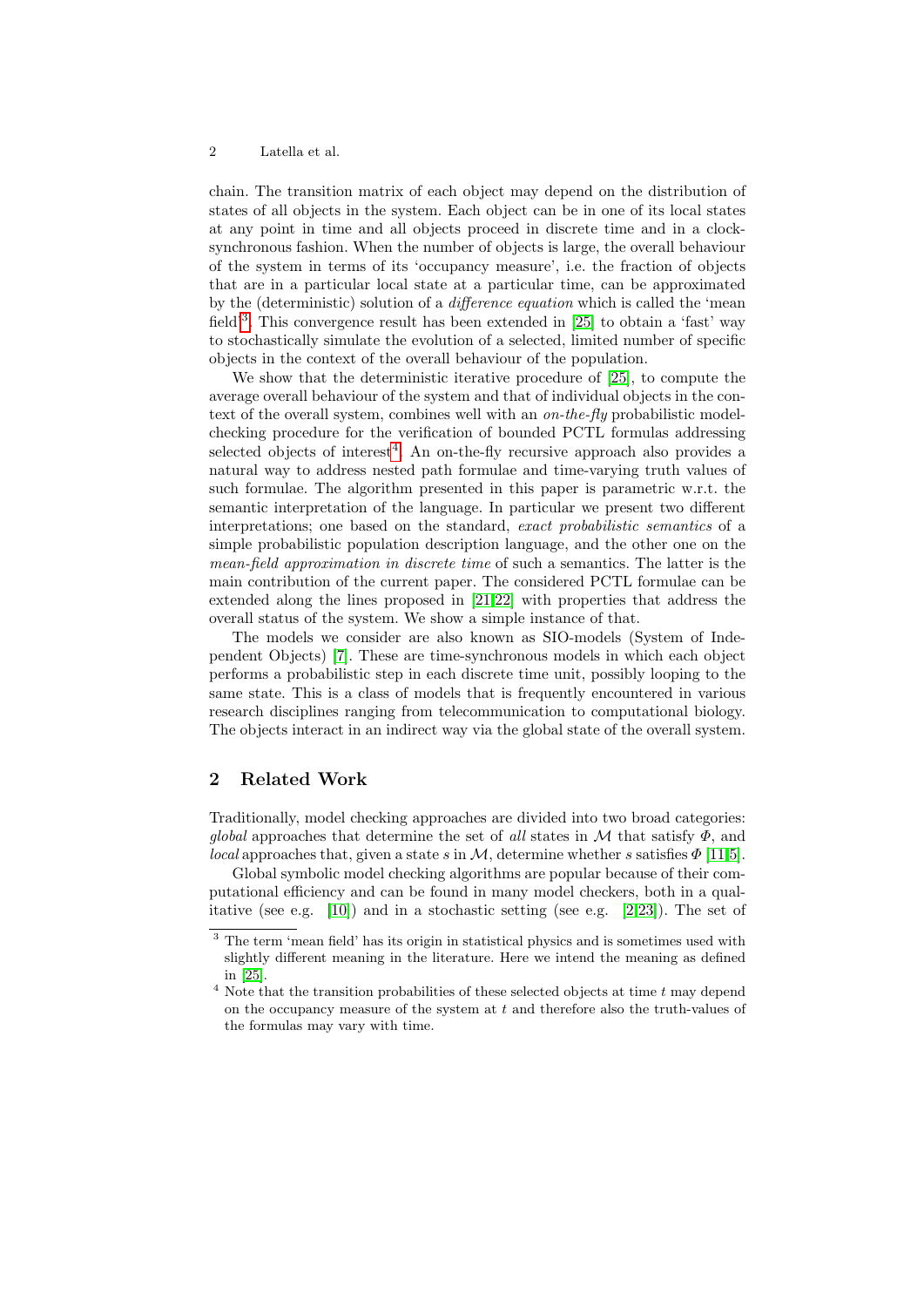states that satisfy a formula is constructed recursively in a bottom-up fashion following the syntactic structure of the formula. Depending on the particular formula to verify, usually the underlying model can be reduced to fewer states before the algorithm is applied. Moreover, as is shown e.g. in [\[2\]](#page-22-4) for stochastic model checking, the model checking algorithm can be reduced to combinations of existing well-known and optimised algorithms for CTMCs such as transient analysis.

Local model checking algorithms have been proposed to mitigate the state space explosion problem using a so called 'on-the-fly' approach (see e.g. [\[11,](#page-22-1)[5,](#page-22-2)[20,](#page-23-5)[15\]](#page-23-6)). On-the-fly algorithms are following a top-down approach that does not require global knowledge of the complete state space. For each state that is encountered, starting from a given state, the outgoing transitions are followed to adjacent states, constructing step by step local knowledge of the state space until it is possible to decide whether the given state satisfies the formula. For qualitative model checking, local model-checking algorithms have been shown to have the same worst-case complexity as the best existing global procedures for the above mentioned logics. However, in practice, they have better performance when only a subset of the system states need to be analysed to determine whether a system satisfies a formula. Furthermore, local model-checking may still provide some results in case of systems with a very large or even infinite state space where global model checking approaches would be impossible to use. In the context of stochastic model checking several on-the-fly approaches have been proposed, among which [\[13\]](#page-22-5) and [\[17\]](#page-23-7). The former is a probabilistic model checker for bounded PCTL formulas. The latter uses an on-the-fly approach to detect a maximal relevant search depth in an infinite state space and then uses a global modelchecking approach to verify bounded CSL [\[1,](#page-22-6)[2\]](#page-22-4) formulas in a continuous time setting on the selected subset of states. An on-the-fly approach by itself however, does not solve the challenging scalability problems that arise in truly large parallel systems, such as collective adaptive systems, e.g., gossip protocols [\[9\]](#page-22-7), self-organised collective decision making [\[27\]](#page-23-8), computer epidemics [\[8\]](#page-22-8) and foreseen smart urban transportation systems and decentralised control strategies for smart grids.

To address this type of scalability challenges in probabilistic model-checking, recently, several approaches have been proposed. In [\[19,](#page-23-9)[16\]](#page-23-10) approximate probabilistic model-checking is introduced. This is a form of statistical model-checking that consists in the generation of random executions of an a priori established maximal length. On each execution the property of interest is checked and statistics are performed over the outcomes. The number of executions required for a reliable result depends on the maximal error-margin of interest. The approach relies on the analysis of individual execution traces rather than a full state space exploration and is therefore memory-efficient. However, the number of execution traces that may be required to reach a desired accuracy may be large and therefore time-consuming. The approach works for general models, i.e., not necessarily populations of similar objects, but is not independent of the number of objects involved.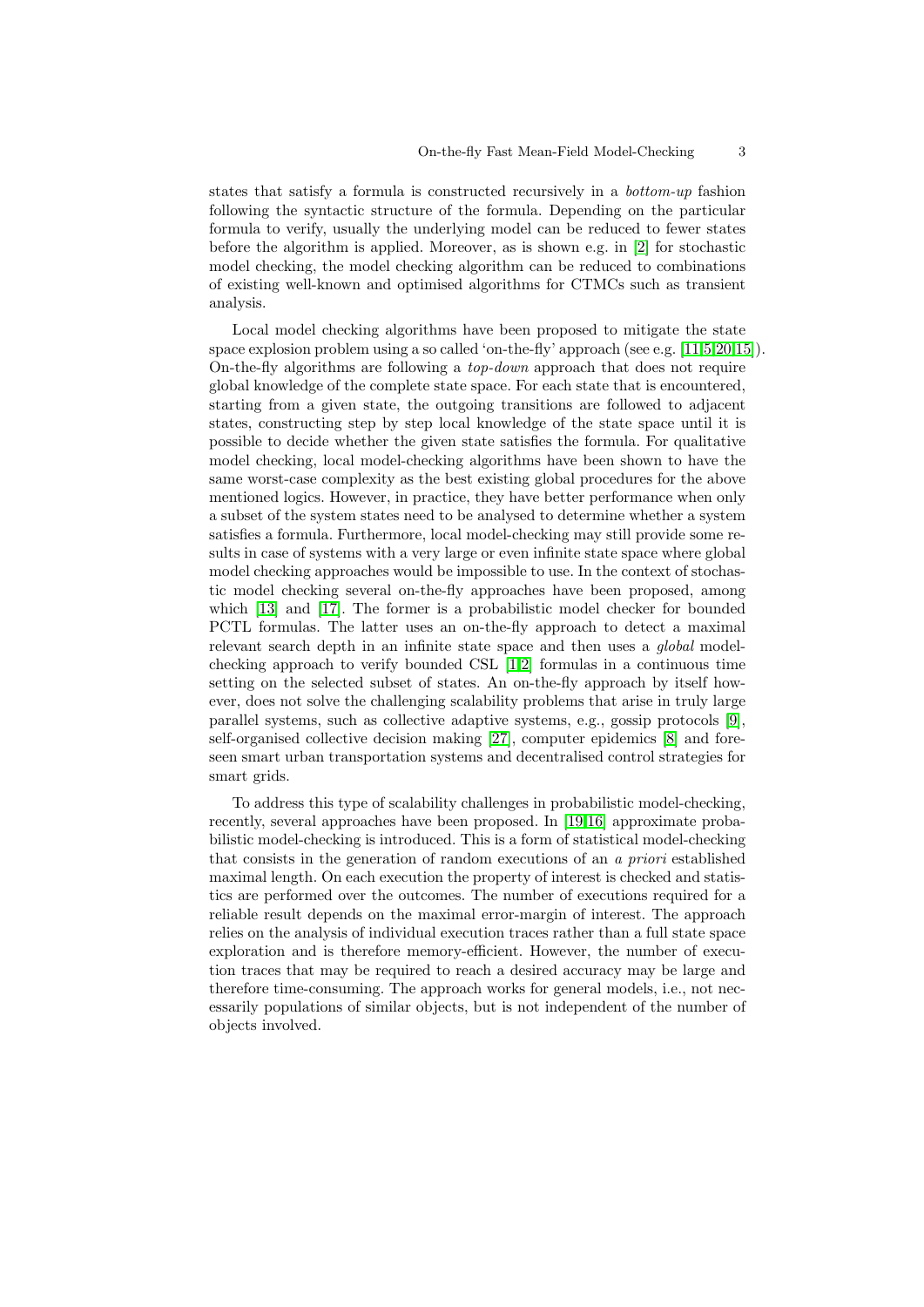To analyse properties of large scale mobile communication networks mean field approximations in discrete time have also been used e.g., in Bakshi et al. [\[3\]](#page-22-9). In that work an automatised method is proposed and applied to the analysis of dynamic gossip networks. A general convergence result to a deterministic difference equation is used, similar to that in [\[25\]](#page-23-0), but not its extension to analyse individual behaviour in the context of a large population, nor its exploitation in model-checking algorithms.

In Chaintreau et al. [\[9\]](#page-22-7), mean field convergence in continuous time is used to analyse the distribution of the age of information that objects possess when using a mix of gossip and broadcast for information distribution in situations where objects are not homogeneously distributed in space. An overview of mean field interaction models for computer and communication systems by Benaïm et al. can be found in [\[4\]](#page-22-10).

Preliminary ideas on the exploitation of mean field convergence in continuous time for model-checking mean field models, and in particular for an extension of the logic CSL, were informally sketched in a presentation at QAPL 2012 [\[21\]](#page-23-2), but no model-checking algorithms were presented. Follow-up work on the above mentioned approach can be found in [\[22\]](#page-23-3) which relies on earlier results on fluid model checking by Bortolussi and Hillston [\[6\]](#page-22-11). In the latter a *global CSL* modelchecking procedure is proposed for the verification of properties of a selection of individuals in a population. This work is perhaps the most closely related to our work, however their procedure exploits mean field convergence and fast simulation [\[12,](#page-22-12)[14\]](#page-23-11) in a *continuous* time setting rather than in a discrete time setting and is based on an *interleaving* model of computation, rather than a clock-synchronous one; furthermore, a global model-checking approach, rather than an on-the-fly approach, is followed. The modelling language used in [\[6\]](#page-22-11) is PEPA. Earlier work by Stefanek et al. [\[28\]](#page-23-12) on the use of mean field convergence in continuous time for grouped PEPA has investigated the quality of the convergence results when the related differential equations are derived directly from the process algebraic model. Potential issues with accuracy were found concerning the parallel composition operator of PEPA that involves a (non-linear) minimum function applied to rates originating from synchronising populations. This could, in some circumstances, give rise to inaccuracies in the approximation. It is however possible to detect such situations.

# 3 Time bounded PCTL and On-the-fly Model-Checking

In this section we recall the definition of the *time bounded* fragment of  $PCTL<sup>5</sup>$  $PCTL<sup>5</sup>$  $PCTL<sup>5</sup>$ and we present an on-the-fly model-checking algorithm. The algorithm is parametric in the sense that it can be used for different languages and semantic interpretations. In this paper we use two instantiations of the algorithm; one is on a DTMC semantics of a simple language of object populations (Sect. [4\)](#page-6-0) and the other is on a mean-field approximation semantics of the same language, for

<span id="page-3-0"></span><sup>5</sup> For notational simplicity we call the fragment PCTL as well.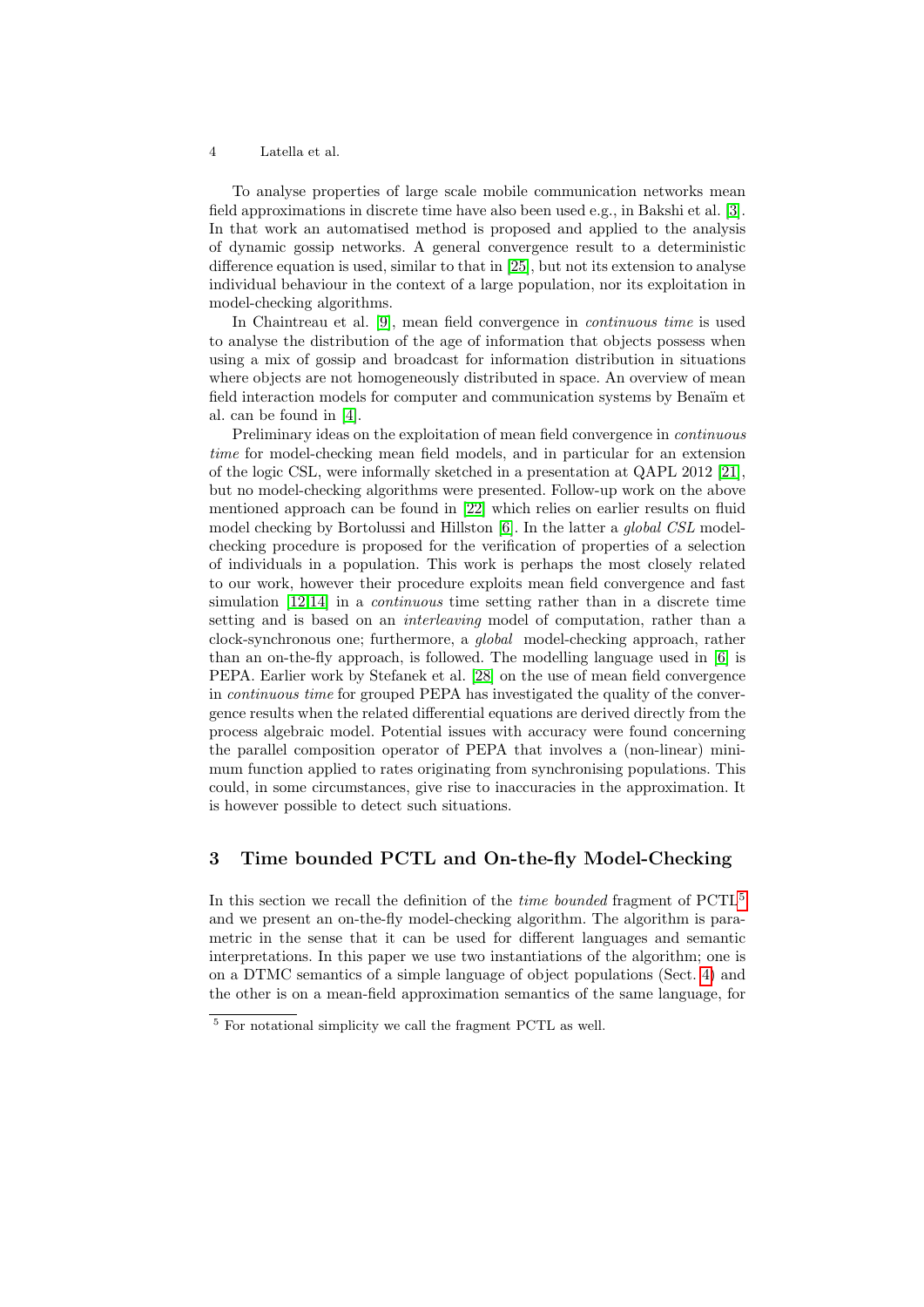| $s \models_{\mathcal{M}} a$                                                                | iff $a \in \ell(s)$                                                                                                                                                                                                                        |
|--------------------------------------------------------------------------------------------|--------------------------------------------------------------------------------------------------------------------------------------------------------------------------------------------------------------------------------------------|
| $s \models_{\mathcal{M}} \neg \Phi$                                                        | iff not $s \models_{\mathcal{M}} \Phi$                                                                                                                                                                                                     |
| $s \models_{\mathcal{M}} \Phi_1 \vee \Phi_2$                                               | iff $s \models_M \Phi_1$ or $s \models_M \Phi_2$                                                                                                                                                                                           |
|                                                                                            | $s \models_{\mathcal{M}} \mathcal{P}_{\bowtie p}(\varphi)$ iff $\mathbb{P}\{\sigma \in \text{Paths}_{\mathcal{M}}(s) \mid \sigma \models_{\mathcal{M}} \varphi\} \bowtie p$                                                                |
| $\sigma \models_{\mathcal{M}} \mathcal{X} \Phi$ iff $\sigma[1] \models_{\mathcal{M}} \Phi$ | $\sigma \models_{\mathcal{M}} \Phi_1 \mathcal{U}^{\leq k} \Phi_2 \text{ iff } \exists 0 \leq h \leq k \text{ s.t. } \sigma[h] \models_{\mathcal{M}} \Phi_2 \ \wedge \ \forall 0 \leq i \lt h \ . \ \sigma[i] \models_{\mathcal{M}} \Phi_1$ |

<span id="page-4-0"></span>Table 1. Satisfaction relation for Time Bounded PCTL.

"fast model-checking" (Sect[.5\)](#page-12-0). For the sake of readability, we present only a schema of the algorithm for time *bounded* PCTL, that is the same as that proposed in [\[13\]](#page-22-5). The interested reader is referred to [\[24\]](#page-23-13) where a novel algorithm is defined and implemented for the full logic.

#### <span id="page-4-1"></span>3.1 Time bounded PCTL

Given a set  $\mathscr P$  of atomic propositions, the syntax of PCTL is defined below, where  $a \in \mathscr{P}, k \geq 0$  and  $\bowtie \in \{\geq, >, \leq, <\}$ :

$$
\Phi ::= a \mid \neg \Phi \mid \Phi \lor \Phi \mid \mathcal{P}_{\bowtie p}(\varphi) \qquad \text{where } \varphi ::= \mathcal{X} \Phi \mid \Phi \mathcal{U}^{\leq k} \Phi.
$$

PCTL formulae are interpreted over state labelled DTMCs. A state labelled DTMC is a pair  $\langle M, \ell \rangle$  where M is a DTMC with state set S and  $\ell : S \to 2^{\mathcal{P}}$ associates each state with a set of atomic propositions; for each state  $s \in \mathcal{S}, \ell(s)$ is the set of atomic propositions true in s. In the following, we assume  $P$  be the one step probability matrix for M; we abbreviate  $\langle M, \ell \rangle$  with M, when no confusion can arise. A path  $\sigma$  over M is a non-empty sequence of states  $s_0, s_1, \cdots$ where  $\mathbf{P}_{s_i,s_{i+1}} > 0$  for all  $i \geq 0$ . We let  $Paths_{\mathcal{M}}(s)$  denote the set of all infinite paths over M starting from state s. By  $\sigma[i]$  we denote the *i*-th element s<sub>i</sub> of path  $\sigma$ . Finally, in the sequel we will consider DTMCs equipped with an initial state  $s_0$ , i.e. the probability mass is initially all in  $s_0$ . For any such a DTMC  $\mathcal{M}$ , and for all  $t \in \mathbb{N}$  we let the set  $L_{\mathcal{M}}(t) = {\sigma[t] | \sigma \in Paths_{\mathcal{M}}(s_0)}$ .

We define the satisfaction relation on M and the logic in Table [1.](#page-4-0)

#### 3.2 On-the-fly PCTL Model-Checking Algorithm

In this section we introduce a local on-the-fly model-checking algorithm for timebounded PCTL formulae. The basic idea of an on-the-fly algorithm is simple: while the state space is generated in a stepwise fashion from a term  $s$  of the language, the algorithm considers only the relevant prefixes of the paths while they are generated. For each of them it updates the information about the satisfaction of the formula that is checked. In this way, only that part of the state space is generated that can provide information on the satisfaction of the formula and irrelevant parts are not taken into consideration.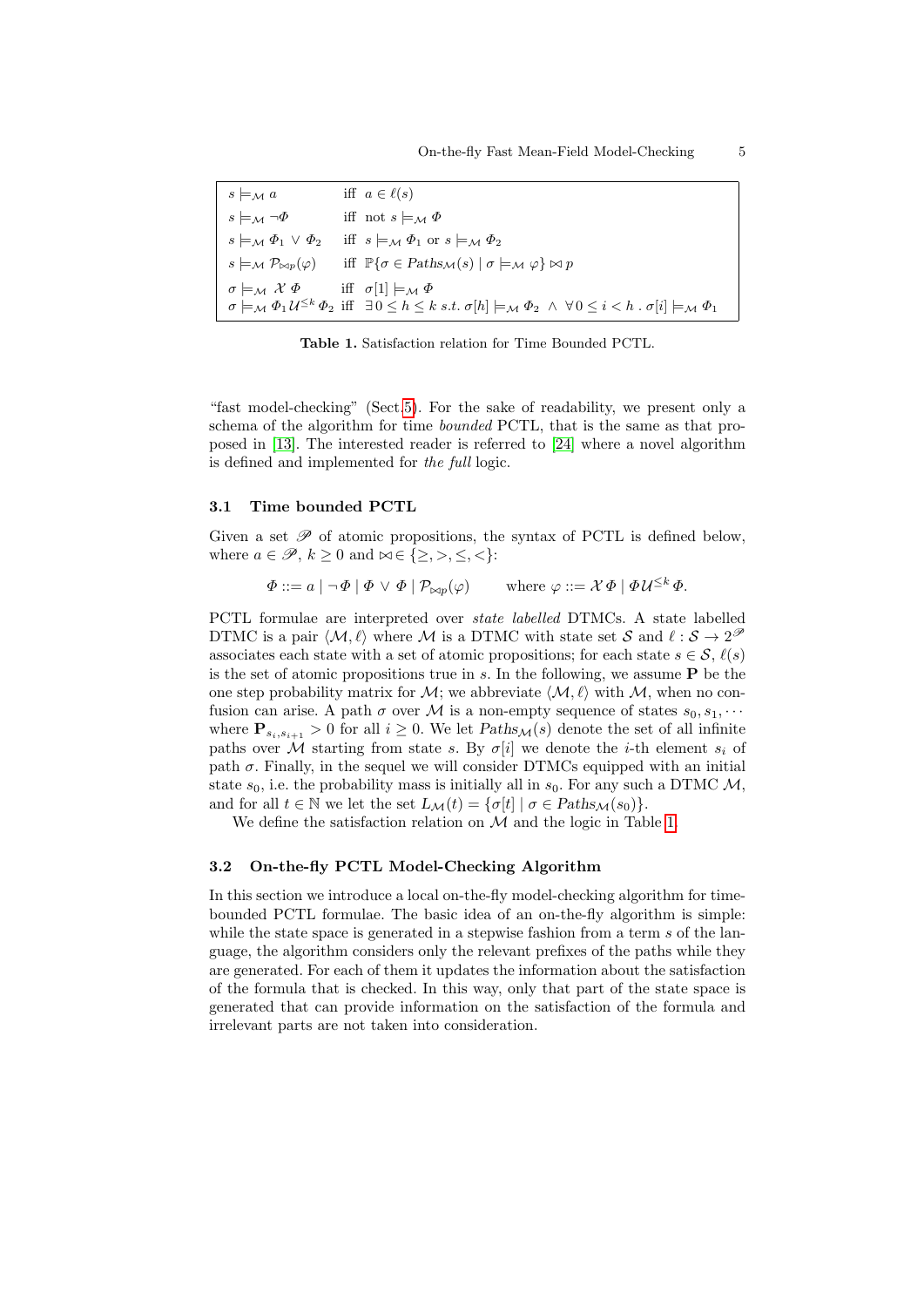1 Check  $(s : \text{proc}, \Phi : \text{formula}) =$ 2 match  $\Phi$ 3 with  $4$  |  $a \rightarrow$  (lab eval s a)  $5 \quad | \neg \Phi_1 \rightarrow \neg \text{Check}(s, \Phi_1)$ 6  $|\Phi_1 \vee \Phi_2 \rightarrow \text{Check}(s, \phi_1) \vee \text{Check}(s, \Phi_2))|$  $7$  ,  $| \mathcal{P}_{\langle \text{relop}\rangle p}(\varphi) \rightarrow \textsf{CheckPath}(s, \varphi) \langle \text{relop}\rangle p$ 

<span id="page-5-0"></span>Table 2. Function Check

In the case of probabilistic process population languages, for large populations, a mean-field approximated semantics can be defined. In Sect. [5](#page-12-0) we show how a drastic reduction of the state space can be obtained, by using the same algorithm on such semantic models. We call such a combined use of on-thefly model-checking and mean-field semantics "Fast model-checking" after "Fast simulation", introduced in [\[25\]](#page-23-0).

The algorithm abstracts from any specific language and different semantic interpretations of a language. We only assume an abstract interpreter function that, given a generic process term, returns a probability distribution over the set of terms. Below, we let proc be the (generic) type of probabilistic process terms while we let formula and path formula be the types of state- and path- PCTL formulae. Finally, we use lab to denote the type of atomic propositions.

The abstract interpreter can be modelled by means of two functions: next and lab eval. Function next associates a list of pairs (proc, float) to each element of type proc. The list of pairs gives the terms, i.e. states, that can be reached in one step from the given state and their one-step transition probability. We require that for each s of type proc it holds that  $0 < p' \leq 1$ , for all  $(s', p') \in \text{next}(s)$ and  $\sum_{(s',p')\in \text{next}(s)} p' = 1$ . Function lab eval returns for each element of type proc a function associating a bool to each atomic proposition  $a$  in lab. Each instantiation of the algorithm consists in the appropriate definition of next and lab eval, depending on the language at hand and its semantics.

The local model-checking algorithm is defined as a function, Check, shown in Table [2.](#page-5-0) On atomic state-formulae, the function returns the value of lab eval; when given a non-atomic state-formula, Check calls itself recursively on subformulae, in case they are state-formulae, whereas it calls function CheckPath, in case the sub-formula is a path-formula. In both cases the result is a Boolean value that indicates whether the state satisfies the formula.

Function CheckPath, shown in Table [3,](#page-6-1) takes a state  $s \in \text{proc}$  and a PCTL path-formula  $\varphi \in$  path-formula as input. As a result, it produces the probability measure of the set of paths, starting in state s, which satisfy path-formula  $\varphi$ . Following the definition of the formal semantics of PCTL, two different cases can be distinguished. If  $\varphi$  has the form  $\mathcal{X}\Phi$  then the result is the sum of the probabilities of the transitions from s to those next states  $s'$  that satisfy  $\Phi$ . To verify the latter, function Check is recursively invoked on such states. If  $\varphi$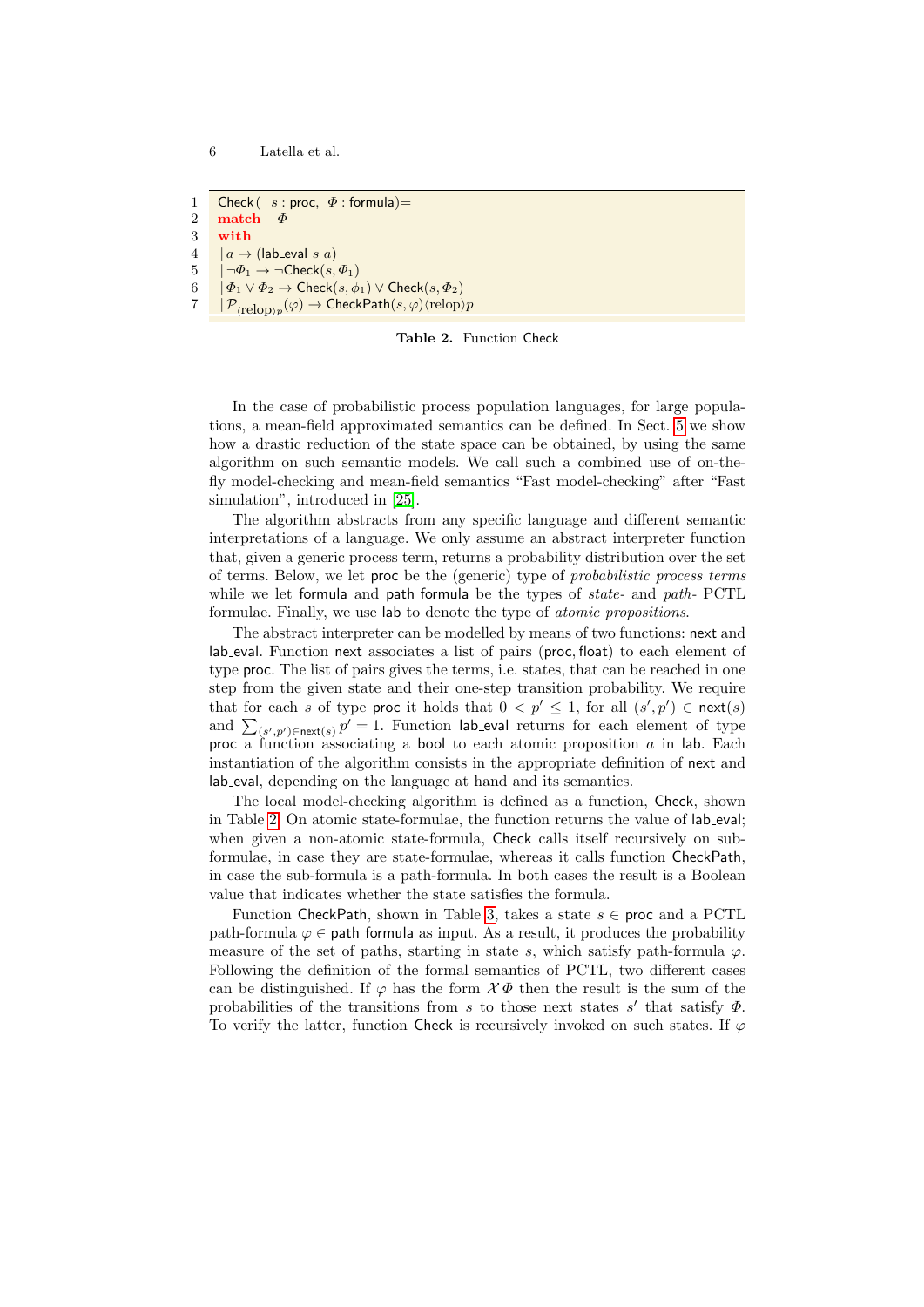```
1 CheckPath( s : \text{proc}, \varphi : \text{path-formula} )=
 2 match \varphi with
 3 \mathcal{X}\Phi \to \text{let } p = 0.0 \text{ and } \text{lst } = \text{next}(s) \text{ in}4 for (s',p') \in \text{lst do if Check}(s', \Phi) \text{ then } p \leftarrow p + p'5 done ;
 6 p
 7 |\varPhi_{1}\mathcal{U}^{\leq k}\varPhi_{2}\rightarrow\text{ if Check}(s,\varPhi_{2})\text{ then }1.08 else if Check(s, \neg \Phi_1) then 0.0
 9 else if k > 0 then
10 begin
11 let p = 0.0 and lst = \text{next}(s) in
12 for (s',p') \in \text{lst } do
13 p \leftarrow p + p' * \textsf{CheckPath}(s', \Phi_1 \mathcal{U}^{\leq k-1} \Phi_2)14 done;
15 p
16 end
17 else 0.0
```
<span id="page-6-4"></span><span id="page-6-1"></span>Table 3. Function CheckPath

has the form  $\Phi_1 \mathcal{U}^{\leq k} \Phi_2$  then we first check if s satisfies  $\Phi_2$ , then 1 is returned, since  $\varphi$  is trivially satisfied. If s does not satisfy  $\Phi_1$  then 0 is returned, since  $\varphi$  is trivially violated. For the remaining case we need to recursively invoke CheckPath for the states reachable in one step from  $s$ , i.e. the states in the set  $\{s' | \exists p' : (s', p') \in \text{next}(s)\}.$  Note that these invocations of CheckPath are made on  $\varphi' = \Phi_1 \mathcal{U}^{\leq k-1} \Phi_2$  if  $k > 0$ . If  $k \leq 0$  then the formula is trivially not satisfied by s and the value 0 is returned.

Let s be a term of a probabilistic process language and  $M$  the complete discrete time stochastic process associated with s by the formal semantics of the language. The following theorem is easily proved by induction on  $\Phi$  [\[24\]](#page-23-13).

**Theorem 1.**  $s \models_M \Phi$  if and only if  $Check(s, \Phi) =$  true.

## <span id="page-6-0"></span>4 Modelling language

In this section we define a simple population description language. The language is essentially a textual version of the graphical notation used in [\[25\]](#page-23-0). A *sustem* is defined as a population of N identical interacting processes or objects<sup>[6](#page-6-2)</sup>. At any point in time, each object can be in any of its finitely many states and the evolution of the system proceeds in a *clock-synchronous* fashion: at each clock tick each member of the population must either execute one of the transitions that are enabled in its current state, or remain in such a state.[7](#page-6-3)

<span id="page-6-2"></span> $6$  In [\[25\]](#page-23-0) *object* is used instead of *process*. We consider the two terms synonyms here.

<span id="page-6-3"></span><sup>7</sup> For the purpose of the present paper, language expressivity is not a main concern.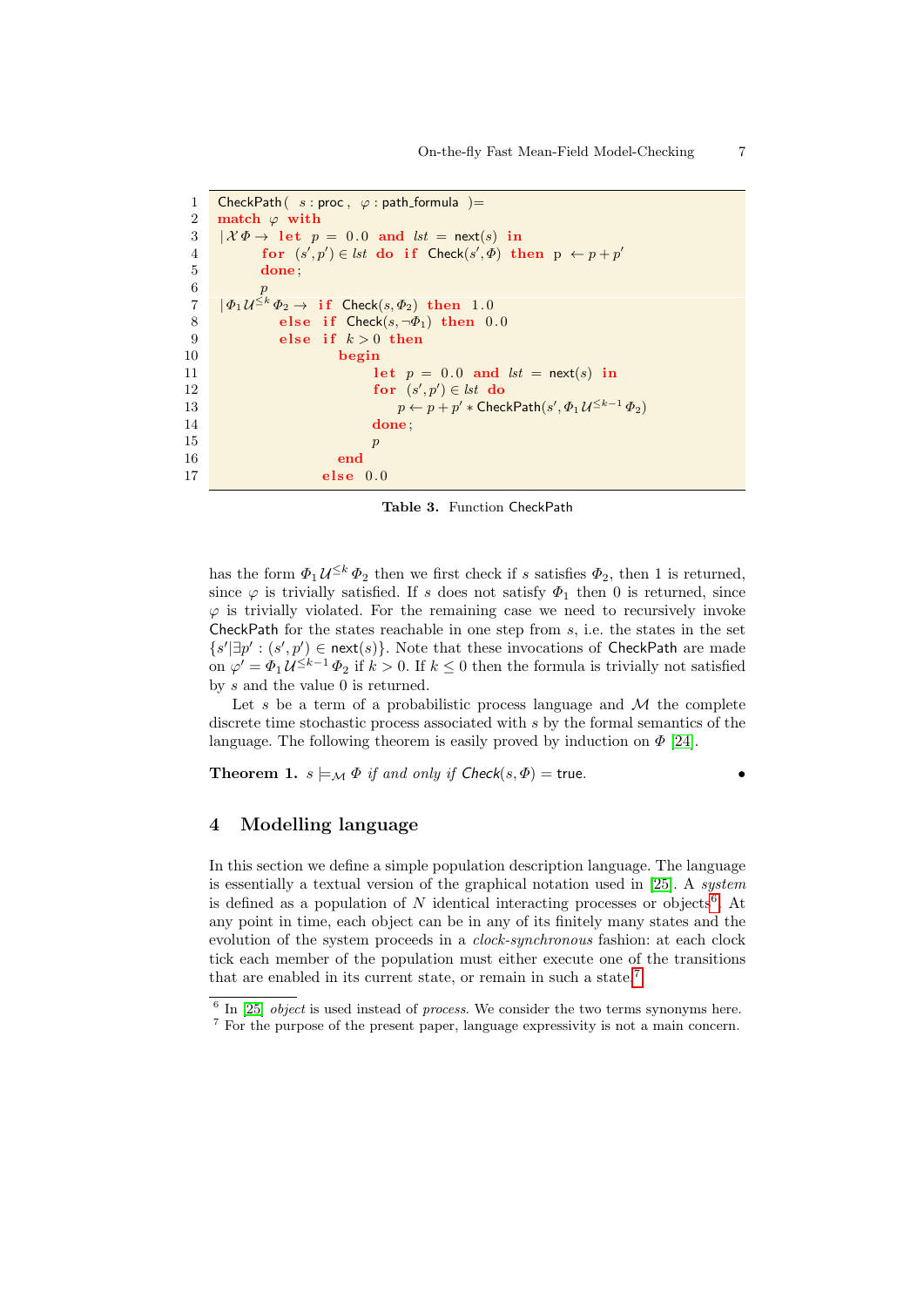Syntax. Let  $A$  be a denumerable non-empty set of *actions*, ranged over by  $a, a', a_1, \ldots$  and S be a denumerable non-empty set of *state constants*, ranged over by  $C, C', C_1, \ldots$  An *object specification*  $\Delta$  is a set  $\{D_i\}_{i \in I}$ , for finite index set *I*, where each state definition  $D_i$  has the form  $C_i := \sum_{j \in J_i} a_{ij} C_{ij}$ , with  $J_i$  a finite index set, states  $C_i, C_{ij} \in \mathcal{S}$ , and  $a_{ij} \in \mathcal{A}$ , for  $i \in I$  and  $j \in J_i$ . Intuitively, the notation  $\sum_{j\in J_i} a_{ij} C_{ij}$  is to be intended as the n-ary extension of the standard process algebraic binary non-deterministic choice operator. We require that  $a_{ij} \neq a_{ij'}$ , for  $j \neq j'$  and that for each state constant  $C_{ij}$  occurring in the r.h.s. of a state definition  $D_i$  of  $\Delta$  there is a unique  $k \in I$  such that  $C_{ij}$  is the l.h.s. of  $D_k$ .

<span id="page-7-0"></span>*Example 1 (An epidemic model [\[7\]](#page-22-0))*. We consider a network of computers that can be infected by a worm. Each node in the network can acquire infection from two sources, i.e. by the activity of a worm of an infected node ( $\inf_{s}$ sus) or by an external source (inf\_ext). Once a computer is infected, the worm remains latent for a while, and then activates (activate). When the worm is active, it tries to propagate over the network by sending messages to other nodes. After some time, an infected computer can be patched (patch), so that the infection is recovered. New versions of the worm can appear; for this reason, recovered computers can become susceptible to infection again, after a while (loss). The object specification of the epidemic model is the following:

 $S := \inf_{x \in S} E + \inf_{x \in S} S$ . E := activate.I  $I := \text{patch}.\,R$  $R :=$  loss.S

The set of all actions occurring in object specification  $\Delta$  is denoted by  $\mathcal{A}_{\Delta}$ . Similarly, the set of states is denoted by  $\mathcal{S}_{\Delta}$ , ranged over by  $c, c', c_1 \cdots$ . In Example [1,](#page-7-0) we have  $A_{EM} = \{inf\_ext, inf\_sus, activate, patch, loss\}$  and  $\mathcal{S}_{EM} = \{S, E, I, R\}$ . A system is assumed composed of N interacting instances of an object. Interaction among objects is modelled probabilistically, as described below. Each action in  $\mathcal{A}_{\Delta}$  is assigned a probability value, that may depend on the global state of the system. This is achieved by means of a *probability func*tion definition, that takes the following form:  $a :: E$ , where  $a \in A_{\Delta}$  and E is an expression, i.e. an element of Exp, defined according to the following grammar:

 $E ::= v |$  frc  $C | \langle \text{uop} \rangle E | E | \langle \text{bop} \rangle E | (E)$ 

where  $v \in [0, 1]$  and for each state C, frc C denotes the fraction of objects, over the total number of objects  $N$ , in the system, that are currently in state  $C$ . Operators  $\langle \text{uop} \rangle$  and  $\langle \text{bop} \rangle$  are standard arithmetic unary and binary operators.

Example 2 (Probability function definitions). For the epidemic model of Example [1](#page-7-0) we assign the following probability function definitions: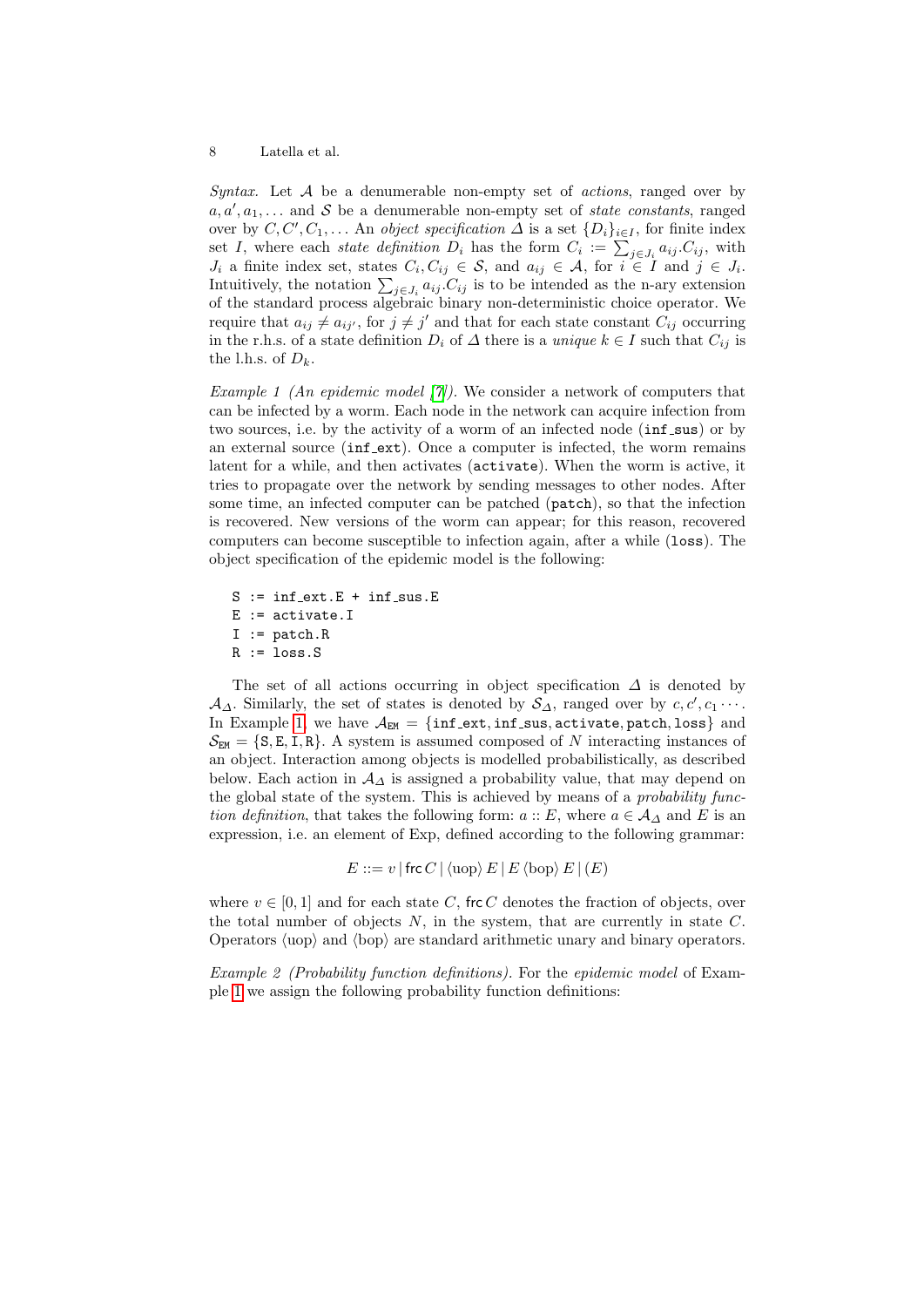```
inf ext :: \alpha_e;
inf_sus :: \alpha_i * (frcI);
activate :: \alpha_a;
patch :: \alpha_r;
loss :: \alpha_s;
```
where  $\alpha_e$ ,  $\alpha_i$ ,  $\alpha_a$ ,  $\alpha_r$  and  $\alpha_s$  are model parameters in [0, 1], with  $\alpha_e + \alpha_i \leq 1$ .

A system specification is a triple  $\langle \Delta, A, \mathbf{C}_0 \rangle^{(N)}$  where  $\Delta$  is an object specification, A is a set of probability function definitions containing exactly one definition for each  $a \in A_{\Delta}$ , and  $\mathbf{C}_0 = \langle c_{0_1}, \ldots, c_{0_N} \rangle$  is the *initial system state*, with  $c_{0_n} \in S_{\Delta}$ , for  $n = 1...N$ ; we say that N is the *population size*<sup>[8](#page-8-0)</sup>; in the sequel, we will omit the explicit indication of the size N in  $\langle \Delta, A, C_0 \rangle^{(N)}$ , and elements thereof or related functions, writing simply  $\langle \Delta, A, C_0 \rangle$ , when this cannot cause confusion.

Semantics. Let  $\langle \Delta, A, C_0 \rangle$  be a system specification. We associate with  $\Delta$  the Labelled Transition System (LTS)  $\langle S_{\Delta}, A_{\Delta}, \rightarrow \rangle$ , where  $S_{\Delta}$  and  $A_{\Delta}$  are the states and labels of the LTS, respectively, and the transition relation  $\rightarrow \subseteq S_{\Delta} \times A_{\Delta} \times S_{\Delta}$ is the smallest relation induced by rule [\(1\)](#page-8-1).

<span id="page-8-1"></span>
$$
\frac{C := \sum_{j \in J} a_j.C_j \quad k \in J}{C \stackrel{a_k}{\rightarrow} C_k} \tag{1}
$$

In the following we let  $\mathcal{U}^S = \{ \mathbf{m} \in [0,1]^S | \sum_{i=1}^S \mathbf{m}_{[i]} = 1 \}$  be the unit simplex of dimension S; furthermore, we let  $c, c', C, C' \dots$  range over  $S_{\Delta}$  and for generic vector  $\mathbf{v} = \langle v_1, \ldots, v_r \rangle$  we let  $\mathbf{v}_{[j]}$  denote the j-th component  $v_j$  of  $\mathbf{v}$ , for  $j = 1, \ldots, r$ . A (system) global state is a tuple  $\mathbf{C}^{(N)} \in \mathcal{S}_{\Delta}^{N}$ . W.l.g., we assume that  $\mathcal{S}_{\Delta} = \{C_1, \ldots, C_S\}$  and that a total order is defined on state constants  $C_1, \ldots, C_S$  so that we can unambiguously associate each component of a vector  $\mathbf{m} = \langle m_1, \ldots, m_S \rangle \in \mathcal{U}^S$  with a distinct element of  $\{C_1, \ldots, C_S\}$ . With each global state  $\mathbf{C}^{(N)}$  an *occupancy measure* vector  $\mathbf{M}^{(N)}(\mathbf{C}^{(N)}) \in \mathcal{U}^S$  is associated where  $\mathbf{M}^{(N)}(\mathbf{C}^{(N)}) = \langle M_1^{(N)}, \ldots, M_S^{(N)} \rangle$  with

$$
M_i^{(N)} = \frac{1}{N}\sum_{n=1}^N \mathbf{1}_{\{\mathbf{C}_{[n]}^{(N)}=C_i\}}
$$

for  $i = 1, \ldots, S$ , and the value of  $\mathbf{1}_{\{\alpha = \beta\}}$  is 1, if  $\alpha = \beta$ , and 0 otherwise.

A probability function definition  $a :: E$  associates a real value to action a by evaluating E in the current global state, via the interpretation function  $\mathscr{E}$ . In practice the occupancy measure representation of the state is used in  $\mathscr{E}$ .

The expressions interpretation function  $\mathscr{E}: \text{Exp} \to \mathcal{U}^S \to \mathbb{R}$  is defined as usual:

<span id="page-8-0"></span><sup>8</sup> Appropriate syntactical shorthands can be introduced for describing the initial state, e.g.  $\langle S[2000], E[100], I[200], R[0]\rangle$  for 2000 objects initially in state S etc.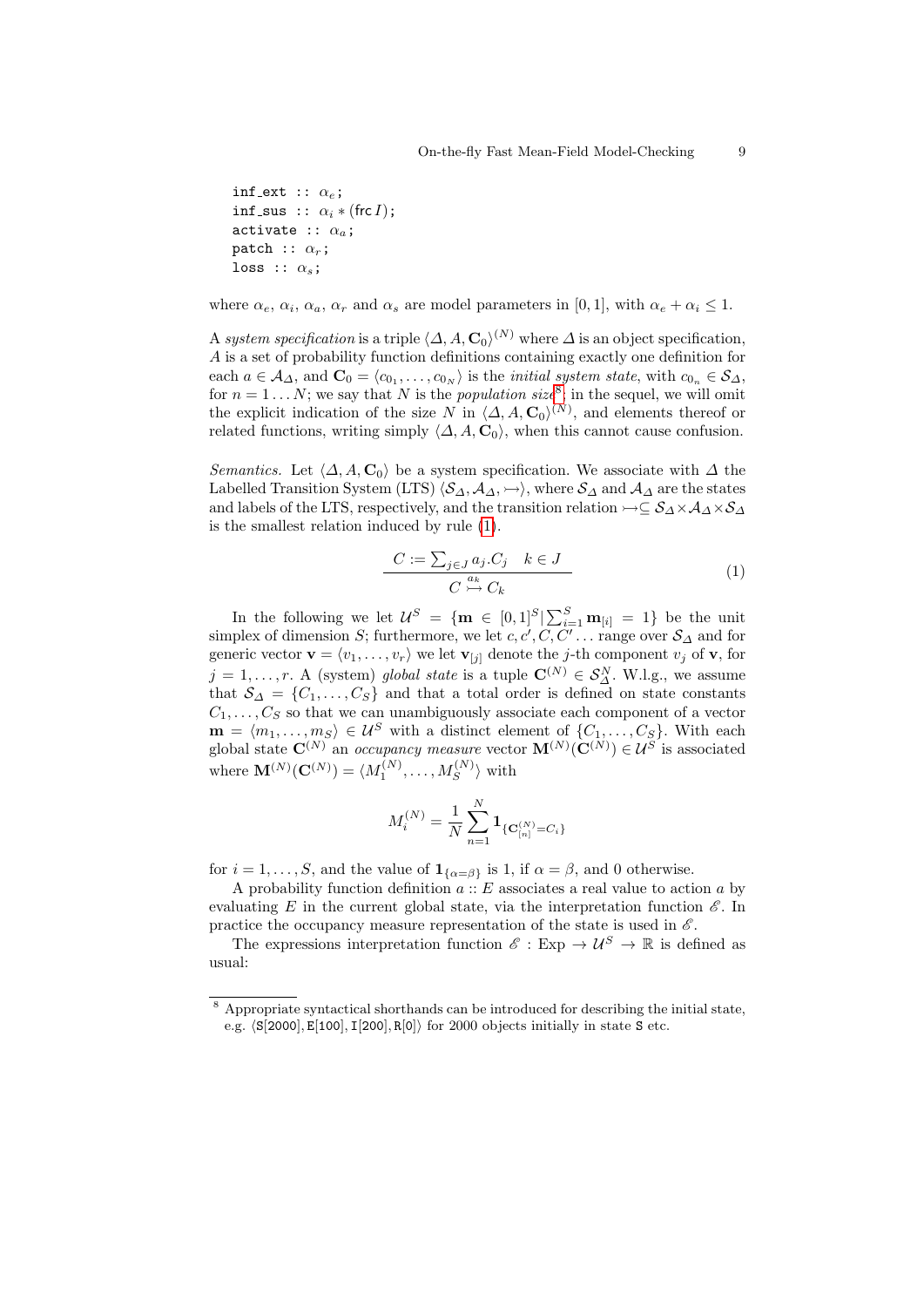$$
\mathcal{E}[\![v]\!]_{\mathbf{m}} = v
$$
  
\n
$$
\mathcal{E}[\![\text{frc}\,C_i]\!]_{\mathbf{m}} = \mathbf{m}_{[i]}
$$
  
\n
$$
\mathcal{E}[\![\langle \text{uop} \rangle E]\!]_{\mathbf{m}} = \langle \text{uop} \rangle \left(\mathcal{E}[\![E]\!]_{\mathbf{m}}\right)
$$
  
\n
$$
\mathcal{E}[\![E_1 \langle \text{bop} \rangle E_2]\!]_{\mathbf{m}} = \left(\mathcal{E}[\![E_1]\!]_{\mathbf{m}}\right) \langle \text{bop} \rangle \left(\mathcal{E}[\![E_2]\!]_{\mathbf{m}}\right)
$$
  
\n
$$
\mathcal{E}[\![(E)]\!]_{\mathbf{m}} = \left(\mathcal{E}[\![(E)]\!]_{\mathbf{m}}\right)
$$

The set A of probability function definitions characterises a function  $\pi$  with type  $\mathcal{U}^S \to \mathcal{A}_{\Delta} \to \mathbb{R}$  as follows: for each  $a :: E$  in  $A$ , we have  $\pi(\mathbf{m}, a) = \mathscr{E}[[E]_{\mathbf{m}}]$ .

For a system specification of size  $N$ , we define the *object transition matrix* as follows:  $\mathbf{K}^{(N)}$  :  $\mathcal{U}^S \times \mathcal{S}_{\Delta} \times \mathcal{S}_{\Delta} \to \mathbb{R}$ , with

$$
\mathbf{K}^{(N)}(\mathbf{m})_{c,c'} = \begin{cases} \sum_{a:c \xrightarrow{a}c'} \pi(\mathbf{m},a), \text{ if } c \neq c',\\ 1 - \sum_{a \in I(c)} \pi(\mathbf{m},a), \text{ if } c = c'. \end{cases}
$$
(2)

where  $I(c) = \{a \in \mathcal{A}_{\Delta} | \exists c' \in \mathcal{S}_{\Delta} : c \stackrel{a}{\rightarrowtail} c' \neq c\}$ . We say that a state  $c \in \mathcal{S}_{\Delta}$ is probabilistic in **m** if  $0 \leq \sum_{a \in I^*(c)} \pi(m, a) \leq 1$  where set  $I^*(c)$  is defined as follows:  $I^*(c) = I(c) \cup \{a \in A_{\Delta} | c \stackrel{a}{\rightarrow} c\}$ . Note that whenever all states in  $S_{\Delta}$  are probabilistic in **m**, matrix  $\mathbf{K}^{(N)}(\mathbf{m})$  is a one step transition probability matrix. We define the (system) global state transition matrix  $S^{(N)}$  :  $\overline{\mathcal{U}}^S \times S^N_{\Delta} \times S^N_{\Delta} \to \mathbb{R}$ , as

$$
\mathbf{S}^{(N)}(\mathbf{m})_{\mathbf{C},\mathbf{C}'} = \boldsymbol{\varPi}_{n=1}^N \mathbf{K}^{(N)}(\mathbf{m})_{\mathbf{C}_{[n]},\mathbf{C}'_{[n]}}.
$$

Note that whenever all states in  $\mathcal{S}_\varDelta$  are probabilistic in  $\mathbf{m}$ , matrix  $\mathbf{S}^N(\mathbf{m})$  is a one step transition probability matrix modelling a possible single step of the system as result of the parallel execution of a single step of each of the  $N$  instances of the object. In this case, the  $S^N \times S^N$  matrix  $\mathbf{P}^{(N)}$  with

$$
\mathbf{P}_{\mathbf{C},\mathbf{C}'}^{(N)} = \mathbf{S}^{(N)}(\mathbf{M}^{(N)}(\mathbf{C}))_{\mathbf{C},\mathbf{C}'} \tag{3}
$$

is the one-step transition matrix of a (finite state) DTMC, namely the DTMC of the system composed on N objects specified by  $\Delta$ . In this case, we let  $\mathbf{X}^{(N)}(t)$ denote the Markov process with transition probability matrix  $\mathbf{P}^{(N)}$  as above and  $\mathbf{X}^{(N)}(0) = \mathbf{C}_0^{(N)}$ , i.e. with initial probability distribution  $\boldsymbol{\delta}_{\mathbf{C}_0^{(N)}}$ , where  $\mathbf{C}_0^{(N)}$  is the initial system state and  $\delta_{\mathbf{C}_0^{(N)}}$  is the Dirac distribution with the total mass on  $\mathbf{C}_0^{(N)}$ . With a little bit of notational overloading, we define the 'occupancy measure DTMC' as  $\mathbf{M}^{(N)}(t) = \mathbf{M}^{(N)}(\mathbf{X}^{(N)}(t));$  for  $\mathbf{m} = \mathbf{M}^{(N)}(\mathbf{C})$ , for some state **C** of DTMC  $X(t)$ , we have:

<span id="page-9-0"></span>
$$
\mathbb{P}\{\mathbf{M}^{(N)}(t+1) = \mathbf{m}' \mid \mathbf{M}^{(N)}(t) = \mathbf{m}\} = \sum_{\mathbf{C}': \mathbf{M}^{(N)}(\mathbf{C}') = \mathbf{m}'} \mathbf{P}_{\mathbf{C}, \mathbf{C}'}^{(N)} \tag{4}
$$

Note that the above definition is a good definition; in fact, if  $\mathbf{M}^{(N)}(\mathbf{C}) =$  $M^{(N)}(\mathbf{C}^{\prime\prime})$ , then C and C'' are just two permutations of the same local states. This implies that for all C' we have  $\mathbf{P}^{(N)}_{\mathbf{C},\mathbf{C}'} = \mathbf{P}^{(N)}_{\mathbf{C}'',\mathbf{C}'}$ .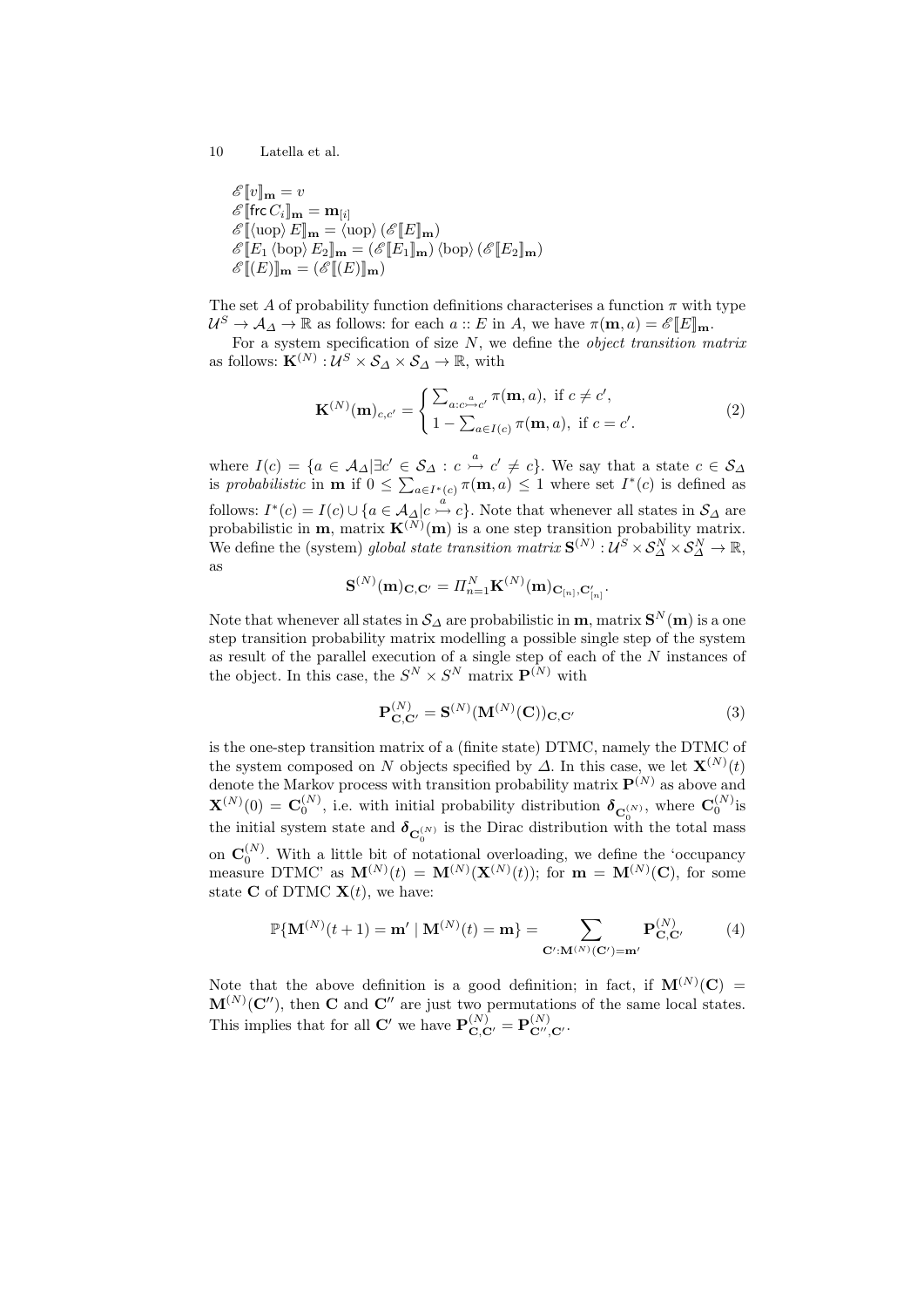PCTL local Model-checking. For the purpose of expressing system properties in PCTL, we partition the set of atomic propositions  $\mathscr P$  into sets  $\mathscr P_1$  and  $\mathscr P_q$ . Given system specification  $\langle \Delta, A, \mathbf{C}_0^{(N)} \rangle^{(N)}$ , we extend it with a state labelling function definition that associates each state  $c \in S_\Delta$  with a (possibly empty) finite set  $\ell_1(c)$  of propositions from  $\mathscr{P}_1$ . We extend  $\ell_1$  to global states with  $\ell_1(\langle c_1, \ldots, c_N \rangle) = \ell_1(c_1)$ ; this way, we can express local properties of the first object in the system, in the *context* of the complete population<sup>[9](#page-10-0)</sup>. In order to express also (a limited class of) global properties of the population, we use set  $\mathscr{P}_a$ . The system specification is further enriched by associating labels  $a \in \mathscr{P}_q$  with expressions bexp in the class BExp of restricted boolean expressions. We assume a sublanguage of function specifications be given<sup>[10](#page-10-1)</sup> and for function symbol  $F$ ,  $\mathscr{E}\llbracket F \rrbracket_{\mathbf{m}} : [0,1]^q \mapsto \mathbb{R}$  continuous in  $[0,1]^q$ , with  $\mathscr{E}\llbracket F \rrbracket_{\mathbf{m}} = \mathscr{E}\llbracket F \rrbracket_{\mathbf{m'}}$  for all  $\mathbf{m}, \mathbf{m'} \in$  $\mathcal{U}^S;$  then BExp is the set of expressions of the form  $F(E_1, \ldots, E_q)\langle \mathrm{relop} \rangle r$ , where each  $E_j$  is of the form frc C,  $\langle \text{relop} \rangle \in \{>, <\}, r \in \mathbb{R}$  and  $\mathscr{E}[[F(E_1, \ldots, E_q)]]_{\mathbf{m}} =$  $\mathscr{E}[\![F]\!]_{\mathbf{m}}(\mathscr{E}[\![E_1]\!]_{\mathbf{m}},\ldots,\mathscr{E}[\![E_q]\!]_{\mathbf{m}}).$ 

We define the state global labelling function  $\ell_q$  as

$$
\ell_g(\langle c_1,\ldots,c_N\rangle)=\{a\in\mathscr{P}_g\mid \mathscr{E}[\mathsf{bexp}_a]_{\mathbf{M}^{(N)}(\langle c_1,\ldots,c_N\rangle)}=\mathsf{tt}\}.
$$

We obtain the state labelled DTMC  $\mathcal{D}^{(N)}(t)$  from  $\mathbf{X}^{(N)}(t)$ , with transition matrix  $\mathbf{P}^{(N)}$  above, by enriching it with labelling function  $\ell_{\mathcal{D}^{(N)}}$  such that  $\ell_{\mathcal{D}^{(N)}}(\mathbf{C}) = \ell_1(\mathbf{C}) \cup \ell_q(\mathbf{C}).$ 

The definition of  $Paths_{\mathcal{D}^{(N)}}(\mathbf{C}^{(N)})$  as well as that of the satisfaction relation  $\models_{\mathcal{D}^{(N)}}$  are obtained by instantiating those given in Sect. [3.1](#page-4-1) to  $\mathcal{D}^{(N)}$ . For  $\sigma \in$  $Paths_{\mathcal{D}^{(N)}}(\mathbf{C}^{(N)}), \sigma[j]_{[n]}$  denotes the *n*-th local state of global state  $\sigma[j]$ .

For model-checking a system specification  $\langle \Delta, A, \mathbf{C}_0^{(N)} \rangle^{(N)}$  we instantiate proc with<sup>[11](#page-10-2)</sup>  $S^N_\Delta$  and lab with  $\mathscr{P}_1 \cup \mathscr{P}_g$ . Function next is instantiated to the function next $_{\mathcal{D}(N)}$ , where

$$
\operatorname{next}_{\mathcal{D}^{(N)}}(\mathbf{C}) = [(\mathbf{C}', p') \mid \mathbf{P}_{\mathbf{C}, \mathbf{C}'}^{(N)} = p' > 0].
$$

Given a vector **C**, next<sub> $\mathcal{D}^{(N)}$ </sub> (**C**) computes a list corresponding to the positive elements of the row of matrix  $\mathbf{P}^{(N)}$  associated with C. Of course, only those elements of  $\mathbf{P}^{(N)}$  that are necessary for  $\mathsf{next}_{\mathcal{D}^{(N)}}$  are actually computed. Function lab eval is instantiated with the function  $\textsf{lab\_eval}_{\mathcal{D}^{(N)}} : \mathcal{S}_{\Delta}^N \times \mathcal{A}_{\Delta} \to \mathbb{B}$  with  $\textsf{lab\_eval}_{\mathcal{D}^{(N)}}(\mathbf{C}, a) = a \in \ell_{\mathcal{D}^{(N)}}(\mathbf{C}).$ 

<span id="page-10-3"></span><span id="page-10-0"></span> $9$  Of course, the choice of the *first* object is purely conventional. Furthermore, all the results which in the present paper are stated w.r.t. the first object of a system, are easily extened to finite subsets of objects in the system. For the sake of notation, in the rest of the paper, we stick to the first object convention.

<span id="page-10-1"></span><sup>&</sup>lt;sup>10</sup> The specific features of the sublanguage are not relevant for the purposes of the present paper and we leave their treatment out for the sake of simplicity.

<span id="page-10-2"></span> $11$  Strictly speaking, the relevant components of the algorithm are instantiated to representations of the terms, sets and functions mentioned in this section. For the sake of notational simplicity, we often use the same notation both for mathematical objects and for their representations.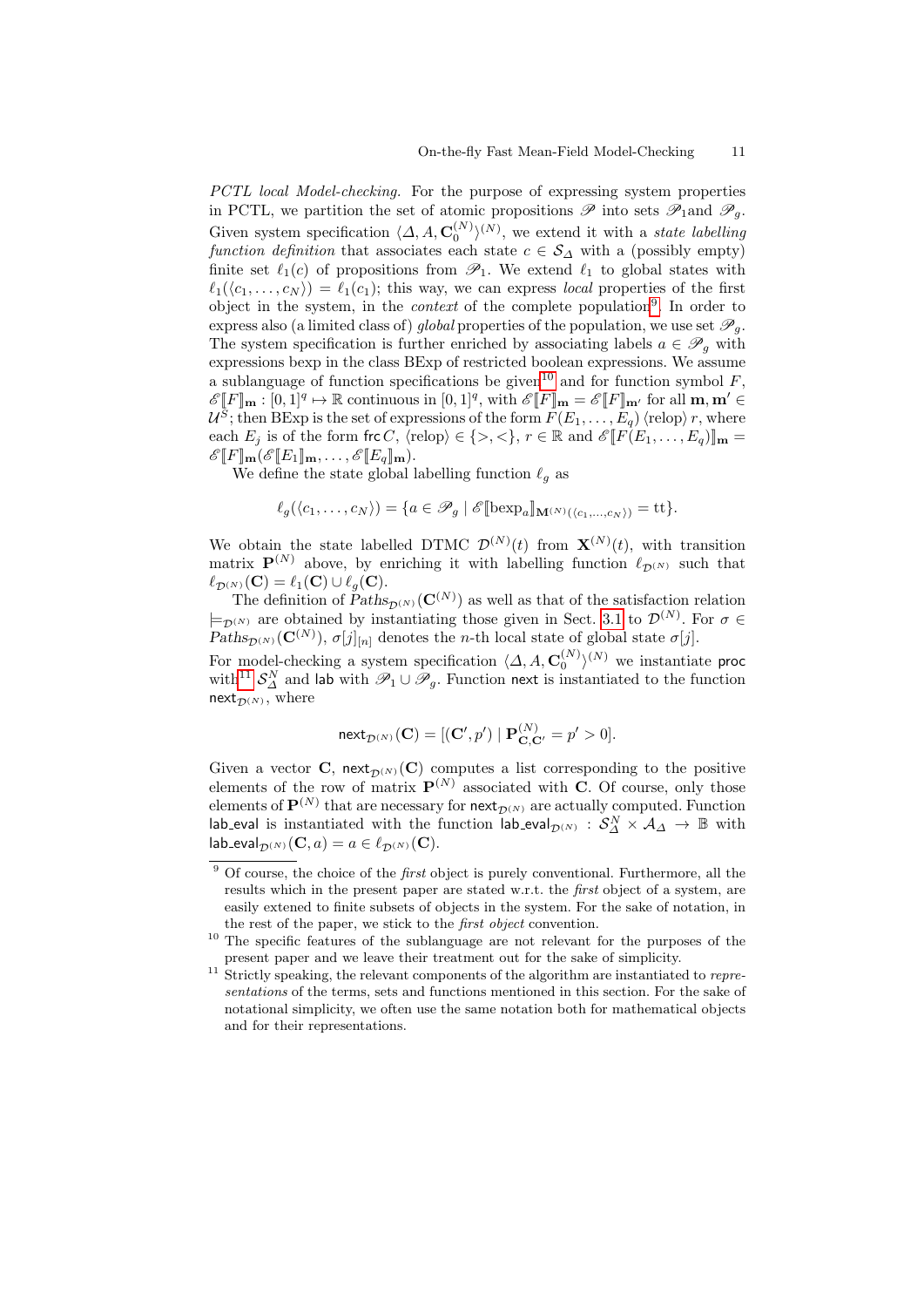



<span id="page-11-0"></span>Fig. 1. Exact model-checking results (left) and verification time (right).

Example 3 (Properties). For the epidemic model of Example [1](#page-7-0) we can consider the following properties, where  $i, e, r \in \mathscr{P}_1$  are labelling states I, E and R, respectively, and  $LowInf \in \mathscr{P}_q$  is defined as (frc I) < 0.25:

- P1 the worm will be active in the first component within  $k$  steps with a probability that is at most p:  $\mathcal{P}_{\leq p}(\text{ true } \mathcal{U}^{\leq k} \mid i)$ ;
- P2 the probability that the first component is infected, but latent, in the next  $k$  steps while the worm is active on less then 25% of the components is at most p:  $\mathcal{P}_{\leq p}(LowInf \, \mathcal{U}^{\leq k} \, e);$
- P3 the probability to reach, within  $k$  steps, a configuration where the first component is not infected but the worm will be activated with probability greater than 0.3 within 5 steps is at most  $p$ .

 $\mathcal{P}_{\leq p}(\text{ true } \mathcal{U}^{\leq k}(\text{!} e \wedge ! \text{!} i \wedge \mathcal{P}_{>0.3}(\text{ true } \mathcal{U}^{\leq 5} \text{ } i \text{ )})).$ 

In Fig. [1](#page-11-0) the result of exact PCTL model-checking of Ex. [1](#page-7-0) is reported. On the left the probability of the set of paths that satisfy the path-formulae used in the three formulae above is shown for a system composed of eight objects each in initial state  $S$ , for k from 0 to 70. On the right the time needed to perform the analysis using PRISM [\[23\]](#page-23-4) and using exact on-the-fly PCTL model checking are  $p$ resented<sup>[12](#page-11-1)</sup>, showing that the latter has comparable performance. Worst-case complexity of both algorithms are also comparable. The local model-checker has been instantiated with the model defined by the (exact) operational semantics of the language, where each state  $\mathbf{C} \in \mathcal{S}_{\Delta}^N$  is a *global* system state. In Sect. [5](#page-12-0) we instantiate the procedure with the mean-field, approximated, semantics of the language, leading to a scalable, 'fast', model-checker, insensitive to the population size.

<span id="page-11-1"></span><sup>&</sup>lt;sup>12</sup> We use a 1.86*GHz* Intel Core 2 Duo with 4 GB. State space generation time of PRISM is not counted. The experiments are available at [http://rap.dsi.unifi.](http://rap.dsi.unifi.it/$\sim $loreti/OFPMC/) [it/\\$\sim\\$loreti/OFPMC/](http://rap.dsi.unifi.it/$\sim $loreti/OFPMC/)).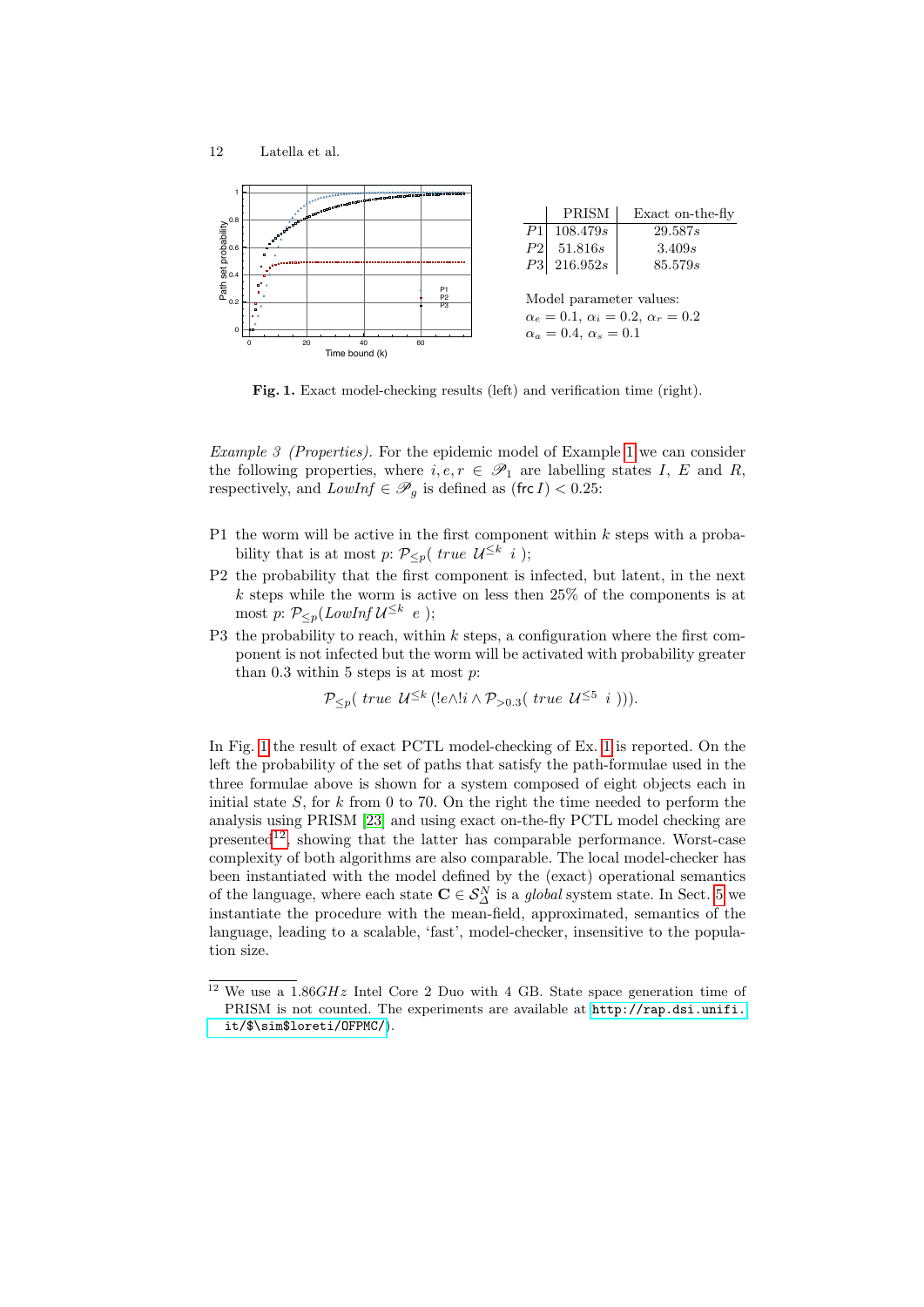#### <span id="page-12-0"></span>5 Fast Mean-field Model-checking

Given a system specification  $\langle \Delta, A, C_0^{(N)} \rangle^{(N)}$  with initial state  $C_0$ , we want to focus on the behaviour of the first object, starting in the initial state  $C_{0[1]}$ , when in execution with all the other objects for (very) large population size N. We define a mapping  $\mathcal{H}^{(N)}$  :  $\mathcal{S}_{\Delta}^{N} \to (\mathcal{S}_{\Delta} \times \mathcal{U}^{S})$  such that  $\mathcal{H}^{(N)}(\mathbf{C}^{(N)}) =$  $\langle C_{[1]}^{(N)},\mathbf{M}^{(N)}(C^{(N)})\rangle$ . Note that  $\mathcal{H}^{(N)}$  and  $\mathcal{D}^{(N)}(t)$  together define a state labelled DTMC, denoted  $\mathcal{HD}^{(N)}(t)$ , and defined as  $\mathcal{H}^{(N)}(\mathbf{X}^{(N)}(t))$ , with  $\ell_1(\langle c, \mathbf{m} \rangle) =$  $\ell_1(c), \ell_g(\langle c, m \rangle) = \{a \in \mathscr{P}_g \mid \mathscr{E}[\text{bexp}_a]_{\mathbf{m}} = \text{tt}\}, \text{ and } \ell_{\mathcal{HD}^{(N)}}(\langle c, m \rangle) \text{ defined as }$  $\ell_1(\langle c, m \rangle) \cup \ell_g(\langle c, m \rangle)$ , where  $\mathscr{P}_1, \mathscr{P}_g$  and bexp<sub>a</sub> are defined in a similar way as in Sect. [4.](#page-6-0) The one-step matrix of  $\mathcal{HD}^{(N)}(t)$  is:

<span id="page-12-2"></span>
$$
\mathbf{H}_{\langle c,\mathbf{m}\rangle,\langle c',\mathbf{m}'\rangle}^{(N)} = \sum_{\mathbf{C}':\mathcal{H}^{(N)}(\mathbf{C}')=\langle c',\mathbf{m}'\rangle} \mathbf{P}_{\mathbf{C},\mathbf{C}'}^{(N)} \tag{5}
$$

where **C** is such that  $\mathcal{H}^{(N)}(\mathbf{C}) = \langle c, \mathbf{m} \rangle$ .<sup>[13](#page-12-1)</sup> The definitions of paths for state  $\langle c, \mathbf{m} \rangle$  of  $\mathcal{HD}^{(N)}$ ,  $Paths_{\mathcal{HD}^{(N)}}(\langle c, \mathbf{m} \rangle)$ , of  $L_{\mathcal{HD}^{(N)}}(t)$  and of the satisfaction relation  $\models_{\mathcal{HD}^{(N)}}$  of PCTL formulas against  $\mathcal{HD}^{(N)}(t)$ , are obtained by instantiating the relevant definitions of Sect. [3.1](#page-4-1) to the model  $\mathcal{HD}^{(N)}(t)$ . Furthermore, we let  $L_{\mathcal{HD}^{(N)}}(t,c) = \{ \langle c', \mathbf{m}' \rangle \in L_{\mathcal{HD}^{(N)}}(t) \mid c' = c \}.$ 

We extend mapping  $\mathcal{H}^{(N)}$  to sets and paths in the obvious way: for set X of states, let  $\mathcal{H}^{(N)}(X) = \{ \mathcal{H}^{(N)}(x) \mid x \in X \}$ , and for  $\sigma \in \text{Paths}_{\mathcal{D}^{(N)}}(\mathbf{C}^{(N)})$ , let  $\mathcal{H}^{(N)}(\sigma)=\mathcal{H}^{(N)}(\sigma[0])\mathcal{H}^{(N)}(\sigma[1])\mathcal{H}^{(N)}(\sigma[2])\cdots$ 

Note that, by definition of  $\mathcal{H}^{(N)}$  and  $\mathcal{HD}^{(N)}(t)$ , if  $\sigma \in \text{Paths}_{\mathcal{D}^{(N)}}(\mathbf{C}^{(N)}),$ then  $\mathcal{H}^{(N)}(\sigma) \in \text{Paths}_{\mathcal{HD}(N)}(\mathcal{H}^{(N)}(\mathbf{C}^{(N)}))$  and if  $\rho \in \text{Paths}_{\mathcal{HD}(N)}(\langle c, \mathbf{m} \rangle)$ , then there exist  $\mathbf{C}^{(N)}$ , with  $\mathcal{H}^{(N)}(\mathbf{C}^{(N)}) = \langle c, \mathbf{m} \rangle$ , and  $\sigma \in \text{Paths}_{\mathcal{D}^{(N)}}(\mathbf{C}^{(N)})$  s.t.  $\mathcal{H}^{(N)}(\sigma) = \rho$ . Furthermore, it is easy to see that  $\mathcal{H}^{(N)}(L_{\mathcal{D}^{(N)}}(t)) = L_{\mathcal{HD}^{(N)}}(t)$ and  $\mathbf{C} \in L_{\mathcal{D}^{(N)}}(t)$  iff  $\mathcal{H}^{(N)}(\mathbf{C}) \in L_{\mathcal{HD}^{(N)}}(t)$ . The following lemma relates the two interpretations of the logic.

<span id="page-12-3"></span>**Lemma 1.** For all  $N > 0$ , states  $C^{(N)}$  and formulas  $\Phi$  the following holds:  $\mathbf{C}^{(N)} \models_{\mathcal{D}^{(N)}} \Phi \text{ iff } \mathcal{H}^{(N)}(\mathbf{C}^{(N)}) \models_{\mathcal{HD}^{(N)}} \Phi.$ 

*Proof.* By induction on  $\Phi$ ; in the proof we write **C** instead of  $\mathbf{C}^{(N)}$  for the sake of readability.

#### Case a:

 $\mathbf{C} \models_{\mathcal{D}^{(N)}} a$  if and only if  $a \in \ell_1(C_{[1]}) \cup \ell_q(\mathbf{C})$ , by definition of  $\models_{\mathcal{D}^{(N)}}$ .  $\mathcal{H}^{(N)}(\mathbf{C}) = \langle \mathbf{C}_{[1]}, \mathbf{M}^{(N)}(\mathbf{C}) \rangle$ , by definition of  $\mathcal{H}^{(N)}$ . Clearly, if  $a \in \ell_1(C_{[1]})$ , then  $\mathbf{C} \models_{\mathcal{D}^{(N)}} a$  if and only if  $\mathcal{H}^{(N)}(\mathbf{C}) \models_{\mathcal{HD}^{(N)}} a$ , by definition of  $\models_{\mathcal{HD}^{(N)}}$ . If  $a\in\ell_g(\mathbf{C})$ , then  $\mathbf{C}\models_{\mathcal{D}^{(N)}}a$  if and only if  $\mathcal{H}^{(N)}(\mathbf{C})\models_{\mathcal{HD}^{(N)}}a$ , by definition of  $\models_{\mathcal{HD}^{(N)}}$  and of  $\mathscr{E}[\text{bexp}_a]$ .

<span id="page-12-1"></span><sup>&</sup>lt;sup>13</sup> With a similar argument as for definition [\(4\)](#page-9-0), noting that  $\mathbf{M}^{(N)}(\mathbf{C}) = \mathbf{M}^{(N)}(\mathbf{C}'')$ and  $\mathbf{C}_{[1]} = \mathbf{C}_{[1]}''$ , it can be easily seen that also definition [\(5\)](#page-12-2) is a good definition.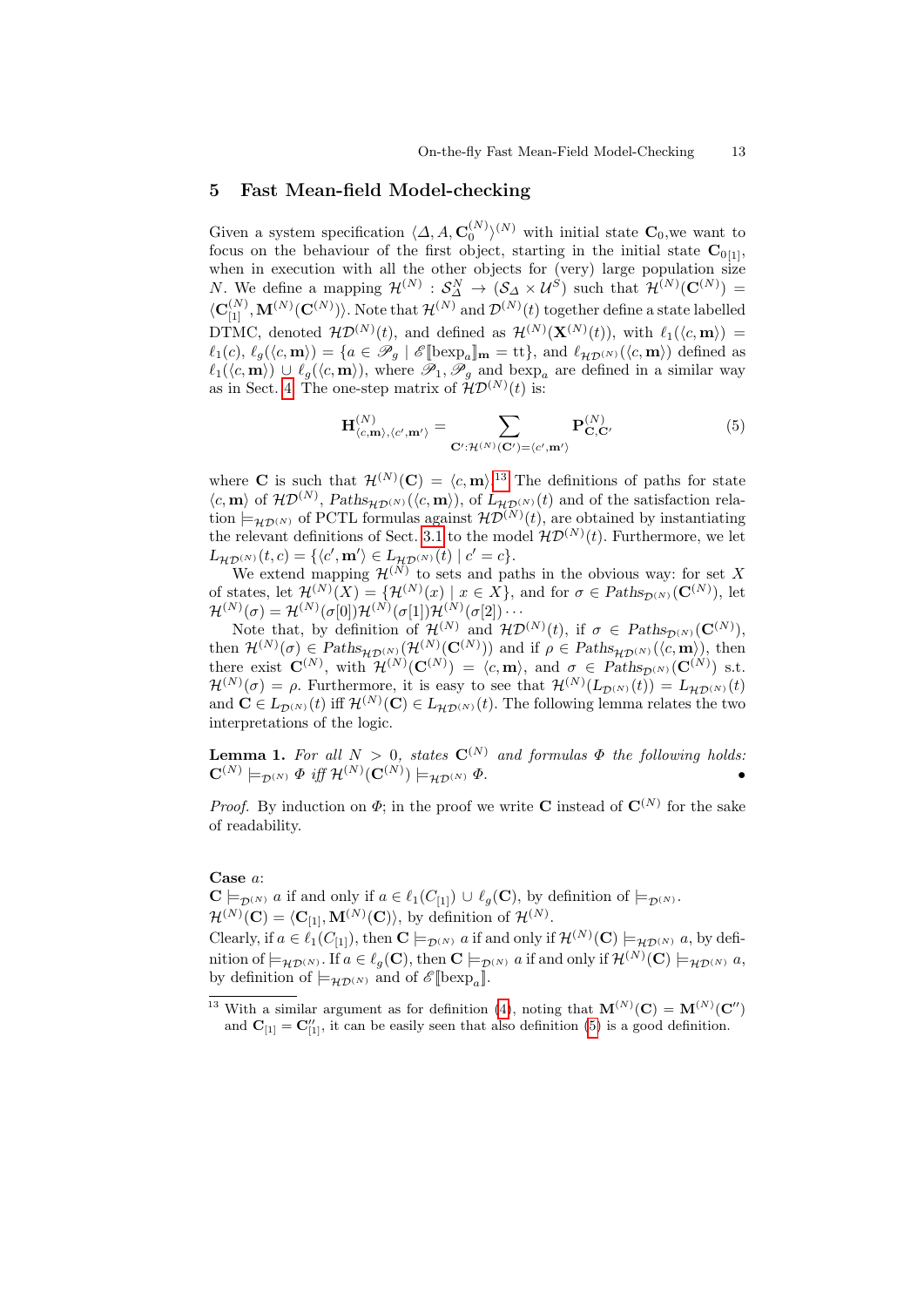## Case ¬Φ:

 $C \models_{\mathcal{D}^{(N)}} \neg \Phi$  if and only if not  $C \models_{\mathcal{D}^{(N)}} \Phi$ , by definition of  $\models_{\mathcal{D}^{(N)}}$ . Thus, not  $\mathcal{H}^{(N)}(\mathbf{C}) \models_{\mathcal{HD}^{(N)}} \Phi$ , by the induction hypothesis, and  $\mathcal{H}^{(N)}(\mathbf{C}) \models_{\mathcal{HD}^{(N)}} \neg \Phi$ , by definition of  $\models_{\mathcal{H}^{(N)}}$ .

Case  $\varPhi_1 \vee \varPhi_2$  :

 $\mathbf{C} \models_{\mathcal{D}^{(N)}} \Phi_1 \vee \Phi_2$  if and only if  $\mathbf{C} \models_{\mathcal{D}^{(N)}} \Phi_1$  or  $\mathbf{C} \models_{\mathcal{D}^{(N)}} \Phi_2$ , by definition of  $\models_{\mathcal{D}^{(N)}}$ . Thus,  $\mathcal{H}^{(N)}(\mathbf{C}) \models_{\mathcal{HD}^{(N)}} \Phi_1$  or  $\mathcal{H}^{(N)}(\mathbf{C}) \models_{\mathcal{HD}^{(N)}} \Phi_2$ , by the induction hypothesis, and  $\mathcal{H}^{(N)}(\mathbf{C}) \models_{\mathcal{HD}^{(N)}} \Phi_1 \vee \Phi_2$ , by definition of  $\models_{\mathcal{HD}^{(N)}}$ .

Case  $\mathcal{P}_{\bowtie p}(\mathcal{X} \Phi)$ :

$$
\mathbb{P}\{\rho\in\mathit{Paths}_{\mathcal{HD}^{(N)}}(\mathcal{H}^{(N)}(\mathbf{C}))\mid\rho\models_{\mathcal{HD}^{(N)}}\mathsf{next}\,\varPhi\}
$$

$$
= \{ \text{Def. } \rho \models_{\mathcal{HD}^{(N)}} \mathcal{X} \varPhi \}
$$

P hc 0 ,m0i:hc 0 ,m0i|=HD(N)<sup>Φ</sup> <sup>H</sup> (N) H(N)(C),hc 0 ,m0i

$$
= \{ \text{Def. } \mathbf{H}^{(N)} \}
$$

 $\sum_{\langle c', {\bf m}' \rangle : \langle c', {\bf m}' \rangle \models_{\mathcal{HD}(N)} \Phi} \sum_{{\bf C}': {\cal H}^{(N)}({\bf C}') = \langle c', {\bf m}' \rangle} \mathbf{P}^{(N)}_{{\bf C},{\bf C}'}$ 

$$
= \{ \text{I.H., i.e. } \mathcal{H}^{(N)}(\mathbf{C}') \models_{\mathcal{HD}^{(N)}} \Phi \text{ iff } \mathbf{C}' \models_{\mathcal{D}^{(N)}} \Phi \}
$$

$$
\sum_{\mathbf{C}': \mathbf{C}' \models_{\mathcal{D}^{(N)}} \Phi} \mathbf{P}^{(N)}_{\mathbf{C},\mathbf{C}'}
$$

$$
= \qquad \{\text{Def. } \sigma \models_{\mathcal{D}^{(N)}} \mathcal{X} \varPhi\}
$$

$$
\mathbb{P}\{\sigma \in \mathit{Paths}_{\mathcal{D}^{(N)}}(\mathbf{C}) \mid \sigma \models_{\mathcal{D}^{(N)}} \mathsf{next} \, \varPhi\}
$$

 $\textbf{Case} \ \mathcal{P}_{\bowtie p}(\varPhi_1 \, \mathcal{U}^{\leq k} \, \varPhi_2) \textbf{:}$ We prove the assert by (nested) induction on  $k$ .

Base case  $(k = 0)$ :  $\mathbb{P}\{\rho \in \text{Paths}_{\mathcal{HD}(N)}(\mathcal{H}^{(N)}(\mathbf{C})) \mid \rho \models_{\mathcal{HD}(N)} \Phi_1 \mathcal{U}^{\leq 0} \Phi_2\}$ = {Def. of  $\rho \models_{\mathcal{HD}^{(N)}} \Phi_1 \mathcal{U}^{\leq k} \Phi_2$ }  $\mathbb{P}\{\rho \in \mathit{Paths}_{\mathcal{HD}^{(N)}}(\mathcal{H}^{(N)}(\mathbf{C})) \mid \rho[0] \models_{\mathcal{HD}^{(N)}} \Phi_2\}$ = {Def. of  $Paths_{\mathcal{HD}^{(N)}}(\mathcal{H}^{(N)}(\mathbf{C}))$  and  $\rho[0]$ }  $\sqrt{ }$  $\frac{1}{2}$  $\mathcal{L}$ 1, if  $\mathcal{H}^{(N)}(\mathbf{C}) \models_{\mathcal{HD}^{(N)}} \Phi_2$ , 0, if not  $\mathcal{H}^{(N)}(\mathbf{C}) \models_{\mathcal{HD}^{(N)}} \Phi_2$ = {I. H. on logic formulas}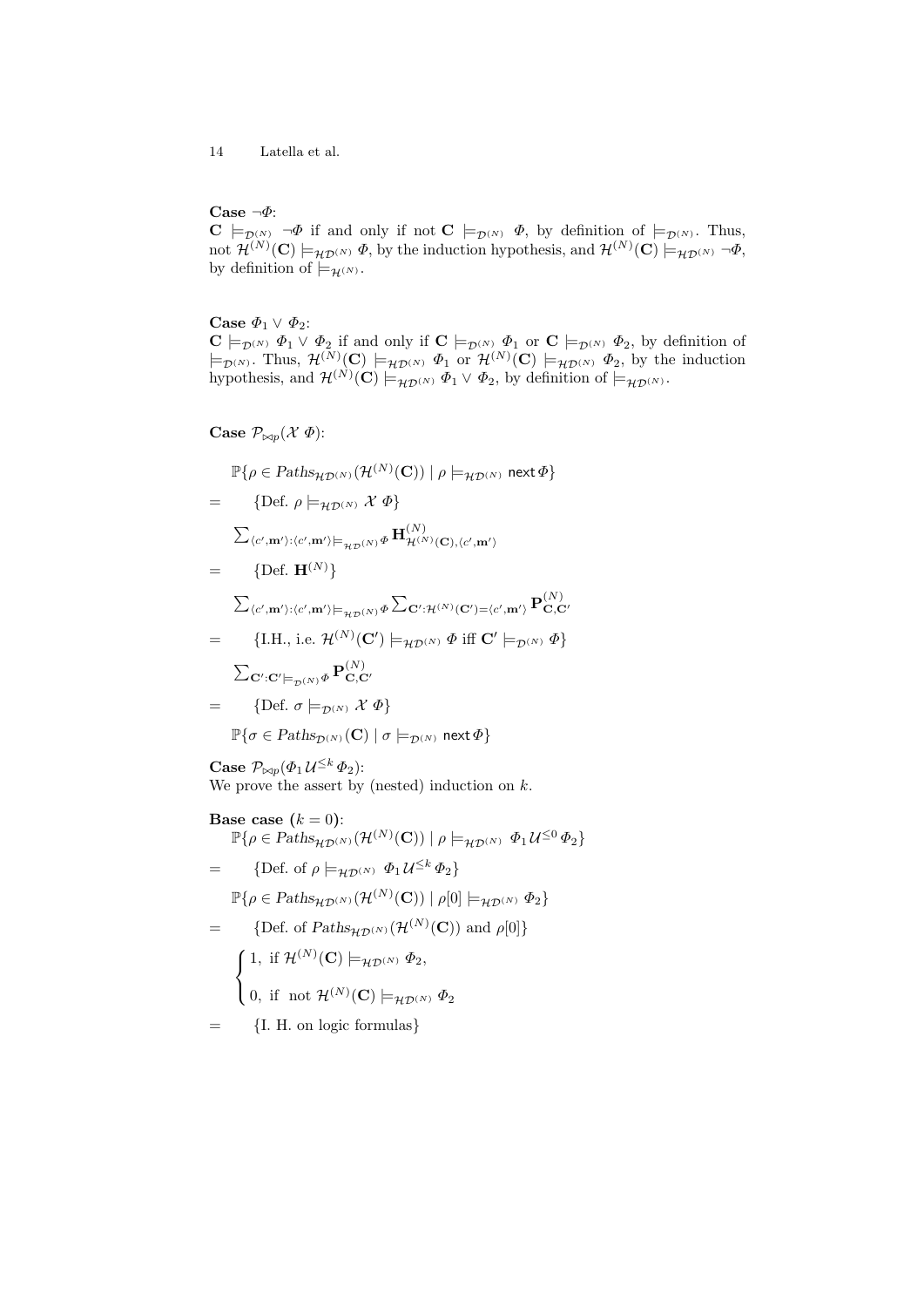$$
\left\{ \begin{aligned} &1, \text{ if } \mathbf{C} \models_{\mathcal{D}^{(N)}} \Phi_2, \\ &0, \text{ if } \text{ not } \mathbf{C} \models_{\mathcal{D}^{(N)}} \Phi_2 \\ & = \{ \text{Def. of } \text{Paths}_{\mathcal{D}^{(N)}}(\mathbf{C}) \text{ and } \sigma[0] \} \\ &\mathbb{P}\{ \sigma \in \text{Paths}_{\mathcal{D}^{(N)}}(\mathbf{C}) \mid \sigma[0] \models_{\mathcal{D}^{(N)}} \Phi_2 \} \\ & = \{ \text{Def. of } \sigma \models_{\mathcal{D}^{(N)}} \Phi_1 \mathcal{U}^{\leq k} \Phi_2 \} \\ &\mathbb{P}\{ \sigma \in \text{Paths}_{\mathcal{D}^{(N)}}(\mathbf{C}) \mid \sigma \models_{\mathcal{D}^{(N)}} \Phi_1 \mathcal{U}^{\leq 0} \Phi_2 \} \end{aligned} \right.
$$

Induction step:

$$
\mathbb{P}\{\rho \in \text{Paths}_{\mathcal{HD}(N)}(\mathcal{H}^{(N)}(\mathbf{C})) \mid \rho \models_{\mathcal{HD}(N)} \Phi_1 \mathcal{U}^{\leq k+1} \Phi_2\}
$$
\n
$$
= \{ \text{Def. } \rho \models_{\mathcal{HD}(N)} \Phi_1 \mathcal{U}^{\leq k+1} \Phi_2 \}
$$
\n
$$
\begin{cases}\n0, \text{ if not } \mathcal{H}^{(N)}(\mathbf{C}) \models_{\mathcal{HD}(N)} \Phi_1 \text{ and not } \mathcal{H}^{(N)}(\mathbf{C}) \models_{\mathcal{HD}(N)} \Phi_2 \\
1, \text{ if } \mathcal{H}^{(N)}(\mathbf{C}) \models_{\mathcal{HD}(N)} \Phi_2,\n\sum_{\rho[1]:\rho[1]\models_{\mathcal{HD}(N)} \Phi_1} \mathbf{H}^{(N)}_{\mathcal{H}^{(N)}(\mathbf{C}),\rho[1]} \cdot \mathbb{P}\{\rho' \in \text{Paths}_{\mathcal{HD}(N)}(\rho[1]) \mid \rho' \models_{\mathcal{HD}(N)} \Phi_1 \mathcal{U}^{\leq k} \Phi_2\}
$$
\n
$$
= \{ \text{Def. } \mathbf{H}^{(N)} \}
$$
\n
$$
\begin{cases}\n0, \text{ if not } \mathcal{H}^{(N)}(\mathbf{C}) \models_{\mathcal{HD}(N)} \Phi_1 \text{ and not } \mathcal{H}^{(N)}(\mathbf{C}) \models_{\mathcal{HD}(N)} \Phi_2,\n\end{cases}
$$
\n
$$
= \begin{cases}\n1, \text{ if } \mathcal{H}^{(N)}(\mathbf{C}) \models_{\mathcal{HD}(N)} \Phi_2 \\
\sum_{\rho[1]:\rho[1]\models_{\mathcal{HD}(N)} \Phi_1} \mathbf{P}^{(N)}_{\mathbf{C},\mathbf{C}'} \cdot \mathbb{P}\{\rho' \in \text{Paths}_{\mathcal{HD}(N)}(\mathcal{H}^{(N)}(\mathbf{C}')) \mid \rho' \models_{\mathcal{HD}(N)} \Phi_1 \mathcal{U}^{\leq k} \Phi_2\} \\
1, \text{ if } \mathcal{H}^{(N)}(\mathbf{C}) \models_{\mathcal{HD}(N)} \Phi_2\n\end{cases}
$$
\n<math display="</math>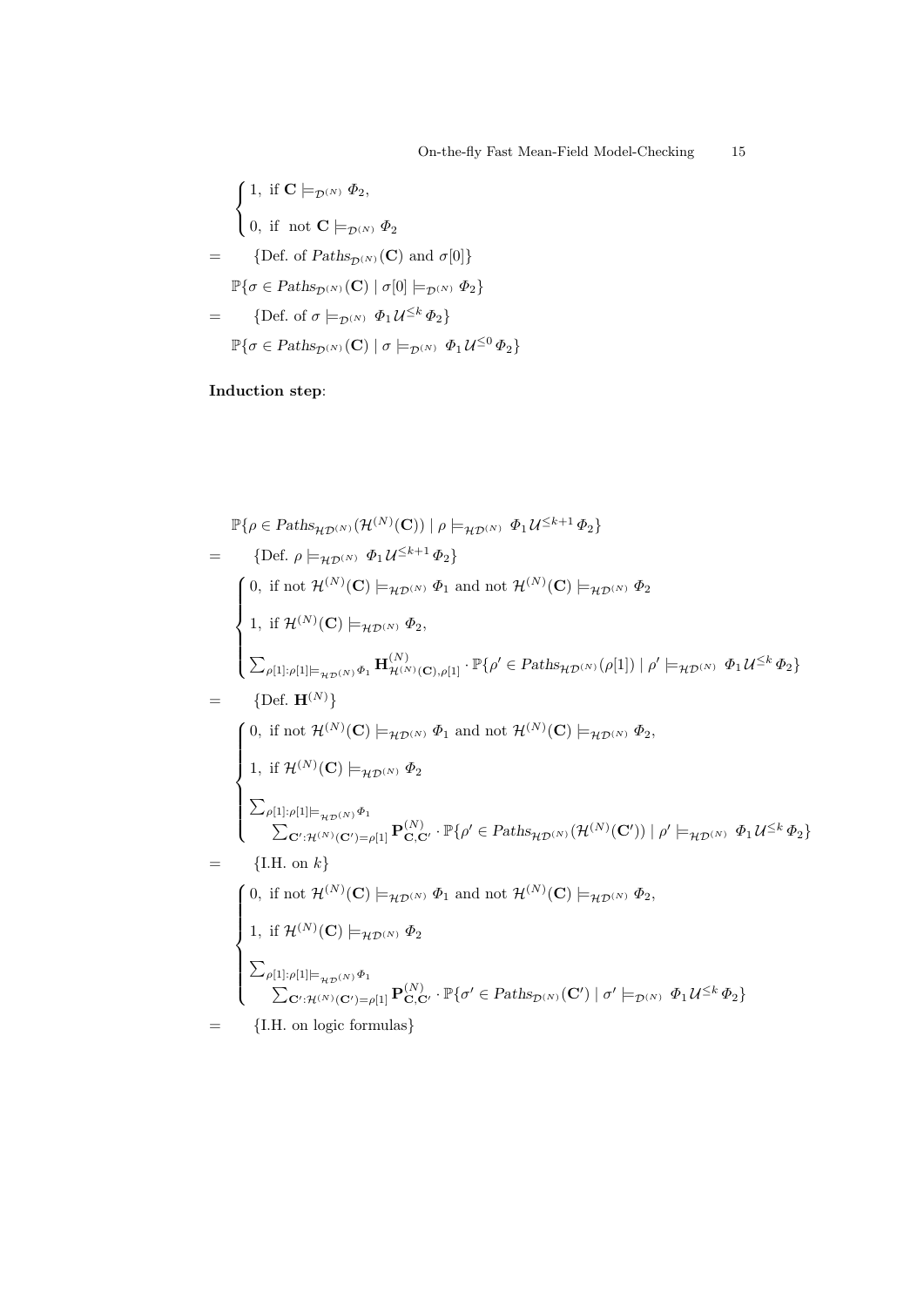$$
\begin{cases}\n0, \text{ if not } \mathbf{C} \models_{\mathcal{D}^{(N)}} \Phi_1 \text{ and not } \mathbf{C} \models_{\mathcal{D}^{(N)}} \Phi_2 \\
1, \text{ if } \mathbf{C} \models_{\mathcal{D}^{(N)}} \Phi_2 \\
\sum_{\mathbf{C}': \mathbf{C}' \models_{\mathcal{D}^{(N)}} \Phi_1} \mathbf{P}_{\mathbf{C}, \mathbf{C}'}^{(N)} \cdot \mathbb{P}\{\sigma' \in \text{Paths}_{\mathcal{D}^{(N)}}(\mathbf{C}') \mid \sigma' \models_{\mathcal{D}^{(N)}} \Phi_1 \mathcal{U}^{\leq k} \Phi_2\} \\
= \{ \text{Def. } \sigma \models_{\mathcal{D}^{(N)}} \Phi_1 \mathcal{U}^{\leq k+1} \Phi_2 \} \\
\mathbb{P}\{\sigma \in \text{Paths}_{\mathcal{D}^{(N)}}(\mathbf{C}) \mid \sigma \models_{\mathcal{D}^{(N)}} \Phi_1 \mathcal{U}^{\leq k+1} \Phi_2 \} \qquad \Box\n\end{cases}
$$

We now consider the stochastic process  $\mathcal{HD}(t)$  defined below, for  $c_0, c, c' \in$  $\mathcal{S}_{\Delta}, \mu_0, \mathbf{m}, \mathbf{m}' \in \mathcal{U}^S$  and function  $\mathbf{K}(\mathbf{m})_{c,c'}$ , continuous in  $\mathbf{m}$ :

<span id="page-15-0"></span>
$$
\mathbb{P}\{\mathcal{HD}(0) = \langle c, \mathbf{m} \rangle\} = \delta_{\langle c_0, \mu_0 \rangle}(\langle c, \mathbf{m} \rangle),
$$
  

$$
\mathbb{P}\{\mathcal{HD}(t+1) = \langle c', \mathbf{m}' \rangle \, | \, \mathcal{HD}(t) = \langle c, \mathbf{m} \rangle\} = \begin{cases} \mathbf{K}(\mathbf{m})_{c,c'}, \text{ if } \mathbf{m}' = \mathbf{m} \cdot \mathbf{K}(\mathbf{m}) \\ 0, \end{cases} (6)
$$

The definition of the labeling function  $\ell_{\mathcal{HD}}$  is the same as that of  $\ell_{\mathcal{HD}(N)}$ . Note that  $H\mathcal{D}$  is a DTMC with initial state  $\langle c_0, \mu_0 \rangle$ ; memoryless-ness as well as time homogeneity directly follow from the definition of the process [\(6\)](#page-15-0). The definitions of paths for state  $\langle c, \mathbf{m} \rangle$  of  $\mathcal{HD}$ , Paths<sub>HD</sub>( $\langle c, \mathbf{m} \rangle$ ), of  $L_{\mathcal{HD}}(t)$  and of the satisfaction relation  $\models_{\mathcal{HD}}$  of PCTL formulas against  $\mathcal{HD}(t)$  are obtained by in-stantiating the relevant definitions of Sect. [3.1](#page-4-1) to the model  $H\mathcal{D}(t)$ . Furthermore, define function  $\mu(t)$  as follows:  $\mu(0) = \mu_0$  and  $\mu(t+1) = \mu(t) \cdot \mathbf{K}(\mu(t));$  then, for  $t \geq 0$  and for  $\langle c, \mathbf{m} \rangle \in L_{\mathcal{HD}}(t)$  we have  $\mathbf{m} = \boldsymbol{\mu}(t)$ .

In the following we use the fundamental result stated below, due to Le Boudec et al. [\[25\]](#page-23-0). We recall that, for each N, the occupancy measure process  $\mathbf{M}^{(N)}(t)$ is the stochastic process  $\mathbf{M}^{(N)}(t) = \mathbf{M}^{(N)}(\mathbf{X}^{(N)}(t))$ , with initial distribution  $\delta_{\mathbf{M}^{(N)}(\mathbf{C}_0^{(N)})}$  where  $\mathbf{C}_0^{(N)}$  is the initial state vector of the given system specification.

**Theorem 4.1 of [\[25\]](#page-23-0)** Assume that for all  $c, c' \in S_\Delta$ , there exists function  $\mathbf{K(m)}_{c,c'}$ , continuous in **m**, such that, for  $N \to \infty$ ,  $\mathbf{K}^{(N)}(\mathbf{m})_{c,c'}$ converges uniformly in  $\mathbf{m}$  to  $\mathbf{K(m)}_{c,c'}$ . Assume, furthermore, that there exists  $\mu_0 \in \mathcal{U}^S$  such that  $\mathbf{M}^{(N)}(\mathbf{C}_0^{(N)})$  converges almost surely to  $\mu_0$ . Define function  $\mu(t)$  of t as follows:  $\mu(0) = \mu_0$  and  $\mu(t+1) = \mu(t) \cdot \mathbf{K}(\mu(t))$ . Then, for any fixed t, almost surely  $\lim_{N\to\infty} \mathbf{M}^{(N)}(t) = \boldsymbol{\mu}(t)$ .

<span id="page-15-1"></span>Remark 1. We observe that, as direct consequence of Theorem 4.1 of [\[25\]](#page-23-0) and of the restrictions on the definition of BExp, for any fixed t and for all  $\epsilon > 0$ , there exists  $\overline{N}$  such that, for all  $N \geq \overline{N}$ , almost surely

$$
\mid \mathscr{E}[\text{bexp}]_{\mathbf{m}} - \mathscr{E}[\text{bexp}]_{\boldsymbol{\mu}(t)} \mid < \epsilon
$$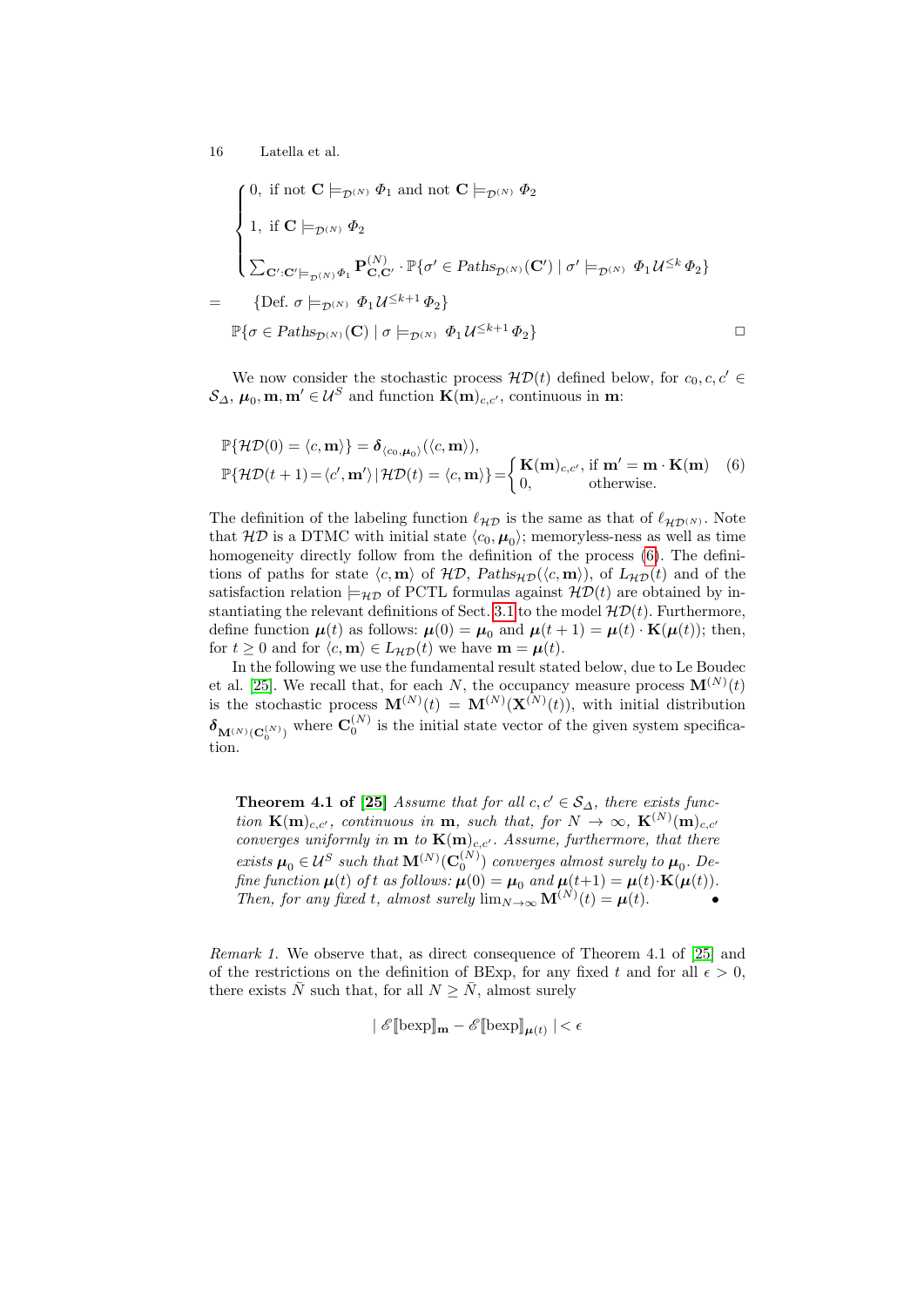for all  $\langle c, \mathbf{m} \rangle \in L_{\mathcal{HD}^{(N)}}(t)$  and bexp  $\in$  BExp. In other words, for N large enough and  $\langle c, \mathbf{m} \rangle \in L_{\mathcal{HD}^{(N)}}(t), \ell_g(\langle c, \mathbf{m} \rangle) = \ell_g(\langle c, \boldsymbol{\mu}(t) \rangle)$ , and, consequently,  $\ell(\langle c, \mathbf{m} \rangle) = \ell(\langle c, \boldsymbol{\mu}(t) \rangle).$ 

In the rest of the paper we will focus on sequences  $(\langle \Delta, A, \mathbf{C}_0 \rangle^{(N)})_{N>N_0}$  of system Specifications, for some  $N_0 > 0$ . In particular, we will consider only sequences  $(\mathcal{HD}^{(N)}(t))_{N\geq N_0}$  such that for all  $N\geq N_0$ ,  $\mathbf{C}_0_{[1]}^{(N)}=\mathbf{C}_0_{[1]}^{(N_0)}$ ; in other words we want the population size increase with  $N$ , while the (initial state of the) first object of the system is left unchanged.

Let us now go back to process  $\mathcal{HD}(t)$ , where, in equation [\(6\)](#page-15-0) we use function  ${\bf K}({\bf m})_{c,c'}$  of the hypothesis of the theorem recalled above; similarly, for the initial distribution we use  $\delta_{\langle \mathbf{C}_{0[1]}^{(N)}, \boldsymbol{\mu}(0) \rangle}.$ 

The following is a corollary of Theorem 4.1 and Theorem 5.1 (Fast simulation) presented in [\[25\]](#page-23-0), when considering sequences  $(\mathcal{HD}^{(N)}(t))_{N\geq N_0}$  as above (see also Remark [1\)](#page-15-1):

<span id="page-16-0"></span>**Corollary 1.** Under the assumptions of Theorem 4.1 of [\[25\]](#page-23-0), for any fixed t, almost surely,  $\lim_{N\to\infty} \mathcal{HD}^{(N)}(t) = \mathcal{HD}(t).$ 

Remark 2. A consequence of Corollary [1](#page-16-0) is that, under the assumptions of The-orem 4.1 of [\[25\]](#page-23-0), for any fixed t, almost surely, for N to  $\infty$ , we have that, for all  $\langle c, \mathbf{m} \rangle \in L_{\mathcal{HD}^{(N)}}(t, c)$  and  $c' \in \mathcal{S}_{\Delta}, \sum_{\langle c', \mathbf{m}' \rangle : L_{\mathcal{HD}^{(N)}}(t+1, c')} \mathbf{H}_{\langle c, \mathbf{m} \rangle}^{(N)}$  $\langle c,m \rangle, \langle c',m' \rangle$  approaches  $\mathbf{K}(\boldsymbol{\mu}(t))_{c,c'}$ , i.e. for all  $\epsilon > 0$  there exists  $N_0$  s.t. for all  $N \ge N_0$ 

$$
\left| \left( \sum_{\langle c',\mathbf{m}' \rangle: L_{\mathcal{HD}^{(N)}}(t+1,c')} \mathbf{H}_{\langle c,\mathbf{m} \rangle,\langle c',\mathbf{m}' \rangle}^{(N)} \right) - \mathbf{K}(\boldsymbol{\mu}(t))_{c,c'} \right| < \epsilon
$$

In the sequel we state the main theorem of the present paper. For *large* population sizes N, the probability of the set of paths of  $H\mathcal{D}^{(N)}(t)$  satisfying a formula  $\varphi$ , *approaches* the probability of the set of paths of  $\mathcal{HD}(t)$  that satisfy  $\varphi$ . In order to guarantee that a formula  $\Phi$  of form  $\mathcal{P}_{\bowtie p}(\varphi)$  holds of a state s of  $\mathcal{HD}(t)$  iff it holds of the corresponding state of  $\mathcal{HD}^{(N)}(t)$ , it is sufficient that  $\Phi$  is safe with reference to  $\mathcal{HD}(t)$ : a formula  $\Phi$  is safe for a model M iff for all sub-formulae  $\Phi'$  of  $\Phi$  and states s of M, if  $\Phi'$  is of the form  $\mathcal{P}_{\bowtie p}(\varphi)$  then  $\mathbb{P}\{\eta \in \text{Paths}_{\mathcal{M}}(s) \mid \eta \models_{\mathcal{M}} \varphi\} \neq p.$ 

The theorem, together with Theorem [1](#page-6-4) and Lemma [1,](#page-12-3) establishes the formal relationship between the satisfaction relation on the exact semantics of the language and that on its mean-field approximation, thus justifying the fast local model-checking instantiation we will show in the sequel.

**Theorem 2.** Under the assumptions of Theorem 4.1 of [\[25\]](#page-23-0), for all safe formulas  $\Phi$ , for any fixed t and  $\mathcal{H}^{(N)}(\mathbf{C}^{(N)}) \in L_{\mathcal{HD}^{(N)}}(t)$ , almost surely, for N large  $\mathit{enough}, \, \mathcal{H}^{(N)}(\mathbf{C}^{(N)}) \models_{\mathcal{HD}^{(N)}} \Phi \, \mathit{iff} \, \langle \mathbf{C}^{(N)}_{[1]}, \boldsymbol{\mu}(t) \rangle \models_{\mathcal{HD}} \Phi.$ 

•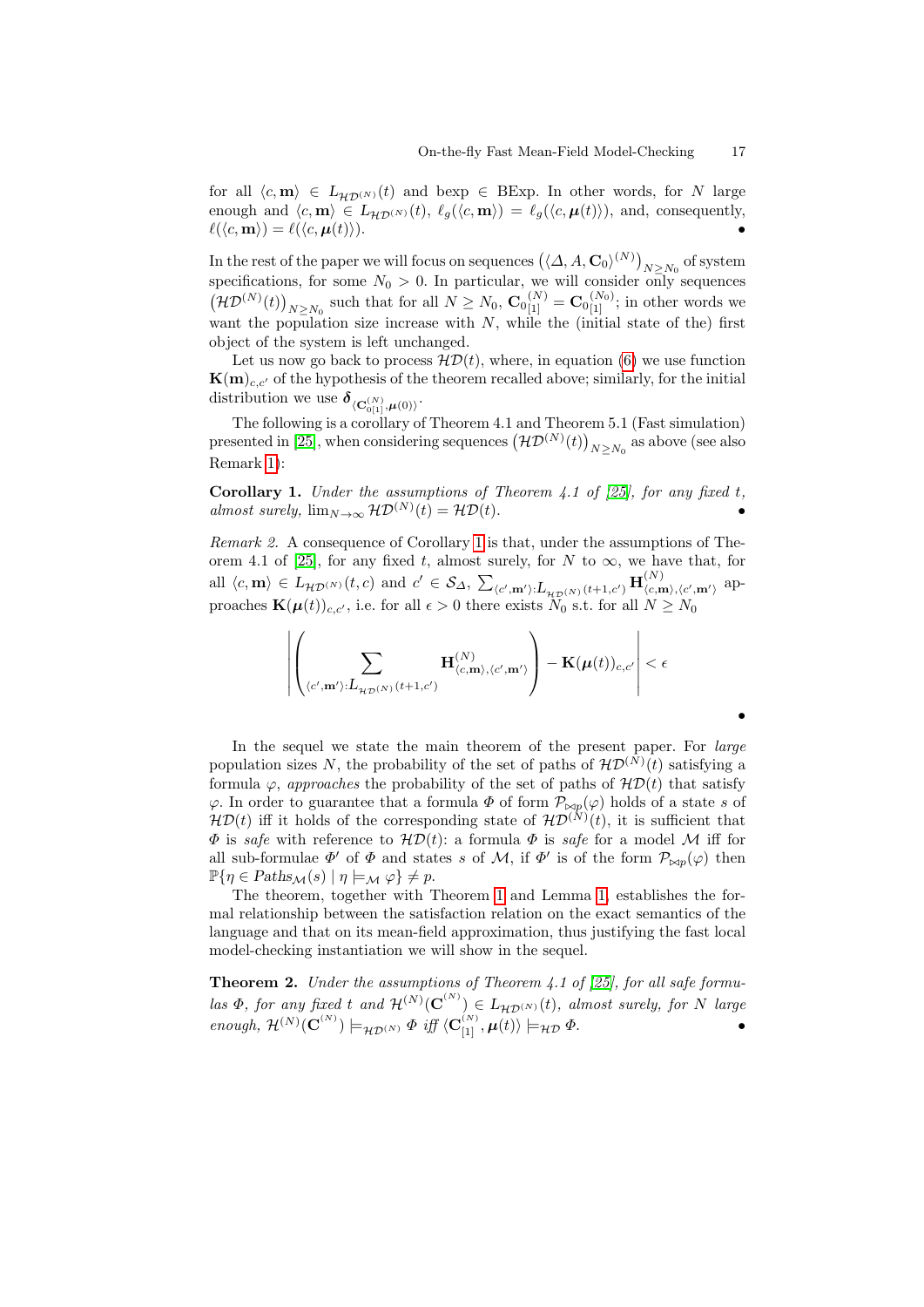*Proof.* The proof is carried out by induction on  $\Phi$ ; in the proof we write C instead of  $\mathbf{C}^{(N)}$  for the sake of readability.

#### Case a:

The assert follows directly from the definitions of  $(\mathcal{HD}^{(N)}(t))_{N\geq N_0}$ ,  $\models_{\mathcal{HD}^{(N)}}$ , and  $\models_{\mathcal{HD}}$  (see also Remark [1\)](#page-15-1).

#### Case  $\neg \Phi$ :

The I. H. ensures that, for any fixed t and  $\mathcal{H}^{(N)}(\mathbf{C}) \in L_{\mathcal{HD}^{(N)}}(t)$ , a.s., there exists  $\overline{N}$  s.t. for all  $N \geq \overline{N}$ ,  $\mathcal{H}^{(N)}(\mathbf{C}) \models_{\mathcal{HD}^{(N)}} \Phi$  iff  $\langle \mathbf{C}_{[1]}, \mu(t) \rangle \models_{\mathcal{HD}} \Phi$ . But  $\mathcal{H}^{(N)}(\mathbf{C}) \models_{\mathcal{HD}^{(N)}} \Phi \text{ iff } \langle \mathbf{C}_{[1]}, \boldsymbol{\mu}(t) \rangle \models_{\mathcal{HD}} \Phi \text{ is logically equivalent to }$ 

 $\mathrm{not}\,\,\mathcal{H}^{(N)}(\mathbf{C})\models_{\mathcal{HD}^{(N)}}\varPhi \text{ iff not }\langle \mathbf{C}_{[1]},\boldsymbol{\mu}(t)\rangle\models_{\mathcal{HD}}\varPhi.$ 

Thus, by definition of  $\models_{\mathcal{HD}(N)}$  and  $\models_{\mathcal{HD}}$ , we get that, for any fixed t and  $\mathcal{H}^{(N)}(\mathbf{C}) \in L_{\mathcal{HD}^{(N)}}(t)$ , a.s., there exists  $\overline{N}$  s.t. for all  $N \geq \overline{N}$ ,  $\mathcal{H}^{(\overline{N})}(\mathbf{C}) \models_{\mathcal{HD}^{(N)}}$  $\neg \Phi$  iff  $\langle C_{[1]}, \mu(t) \rangle \models_{\mathcal{HD}} \neg \Phi$ .

#### Case  $\Phi_1 \vee \Phi_2$ :

The I. H. ensures that, for any fixed t and  $\mathcal{H}^{(N)}(\mathbf{C}) \in L_{\mathcal{HD}^{(N)}}(t)$ , a.s., there exists  $\bar{N}_1$  s.t. for all  $N \geq \bar{N}_1$ ,  $\mathcal{H}^{(\bar{N})}(\mathbf{C}) \models_{\mathcal{HD}^{(\bar{N})}} \Phi_1$  iff  $\langle \mathbf{C}_{[1]}, \mu(t) \rangle \models_{\mathcal{HD}} \Phi_1$ , and a.s., there exists  $\bar{N}_2$  s.t. for all  $N \ge \bar{N}_2$ ,  $\mathcal{H}^{(N)}(\mathbf{C}) \models_{\mathcal{HD}^{(N)}} \Phi_2$  iff  $\langle \mathbf{C}_{[1]}, \boldsymbol{\mu}(t) \rangle \models_{\mathcal{HD}} \Phi_2$ . Let us now suppose  $\mathcal{H}^{(N)}(\mathbf{C}) \models_{\mathcal{HD}^{(N)}} \Phi_1 \vee \Phi_2$  holds, i.e.  $\mathcal{H}^{(N)}(\mathbf{C}) \models_{\mathcal{HD}^{(N)}} \Phi_1$ holds or  $\mathcal{H}^{(N)}(\mathbf{C}) \models_{\mathcal{HD}^{(N)}} \Phi_2$  holds, by definition of  $\models_{\mathcal{HD}^{(N)}}$ .

Suppose  $\mathcal{H}^{(N)}(\mathbf{C}) \models_{\mathcal{HD}^{(N)}} \Phi_1$  holds and, by the I.H., we know that, a.s. there exists  $\bar{N}_1$  s.t. for all  $N \ge \bar{N}_1 \langle \mathbf{C}_{[1]}, \boldsymbol{\mu}(t) \rangle \models_{\mathcal{HD}} \Phi_1$  holds as well. But then, we get that, for all such N, also  $\langle C_{[1]}, \mu(t) \rangle \models_{H\mathcal{D}} \Phi_1 \vee \Phi_2$  holds, by definition of  $\models_{\mathcal{HD}}$ . If, instead  $\mathcal{H}^{(N)}(\mathbf{C}) \models_{\mathcal{HD}^{(N)}} \Phi_2$  holds, we get the same result, using  $\bar{N}_2$  instead of  $\bar{N}_1$ . Thus, for any fixed t and  $\mathcal{H}^{(N)}(\mathbf{C}) \in L_{\mathcal{HD}^{(N)}}(t)$ , a.s. there exists  $N \ge \max\{\bar{N}_1, \bar{N}_2\}$  such that if  $\mathcal{H}^{(N)}(\mathbf{C}) \models_{\mathcal{HD}(N)} \Phi_1 \vee \Phi_2$  holds, then  $\langle \mathbf{C}_{11}, \boldsymbol{\mu}(t) \rangle \models_{\mathcal{HD}} \tilde{\boldsymbol{\Phi}}_1 \vee \tilde{\boldsymbol{\Phi}}_2$  holds.

The proof for the reverse implication is similar.

Case  $\mathcal{P}_{\bowtie p}(\mathcal{X} \Phi)$ :

By definition of  $\models_{\mathcal{HD}(N)}$  and  $\models_{\mathcal{HD}}$ , we have to show that, for any fixed t and  $\mathcal{H}^{(N)}(\mathbf{C}) \in L_{\mathcal{HD}^{(N)}}(t)$ , a.s., for N large enough,

$$
\mathbb{P}\{\rho \in \mathcal{P}\text{aths}_{\mathcal{HD}(N)}(\mathcal{H}^{(N)}(\mathbf{C})) \mid \rho \models_{\mathcal{HD}^{(N)}} \mathcal{X} \Phi\} \bowtie p
$$

iff

$$
\mathbb{P}\{\eta \in \text{Paths}_{\mathcal{HD}}(\langle \mathbf{C}_{[1]}, \boldsymbol{\mu}(t) \rangle) \mid \eta \models_{\mathcal{HD}} \mathcal{X} \Phi\} \bowtie p.
$$

Below, we actually prove that, for any fixed t and  $\mathcal{H}^{(N)}(\mathbf{C}) \in L_{\mathcal{HD}^{(N)}}(t)$ , a.s., for  $N$  large enough, the probabilities of the two sets of paths are approaching each other, which implies the assert.

 $\mathbb{P}\{\rho \in \text{Paths}_{\mathcal{HD}^{(N)}}(\mathcal{H}^{(N)}(\mathbf{C})) \mid \rho \models_{\mathcal{HD}^{(N)}} \mathcal{X} \Phi\}$  is defined as

<span id="page-17-0"></span>
$$
p_{\mathbf{H}}^{(N)} = \sum_{\mathcal{H}^{(N)}(\mathbf{C}'): \mathcal{H}^{(N)}(\mathbf{C}') \models_{\mathcal{H}D^{(N)}} \Phi} \mathbf{H}_{\mathcal{H}^{(N)}(\mathbf{C}), \mathcal{H}^{(N)}(\mathbf{C}')}^{(N)}
$$
(7)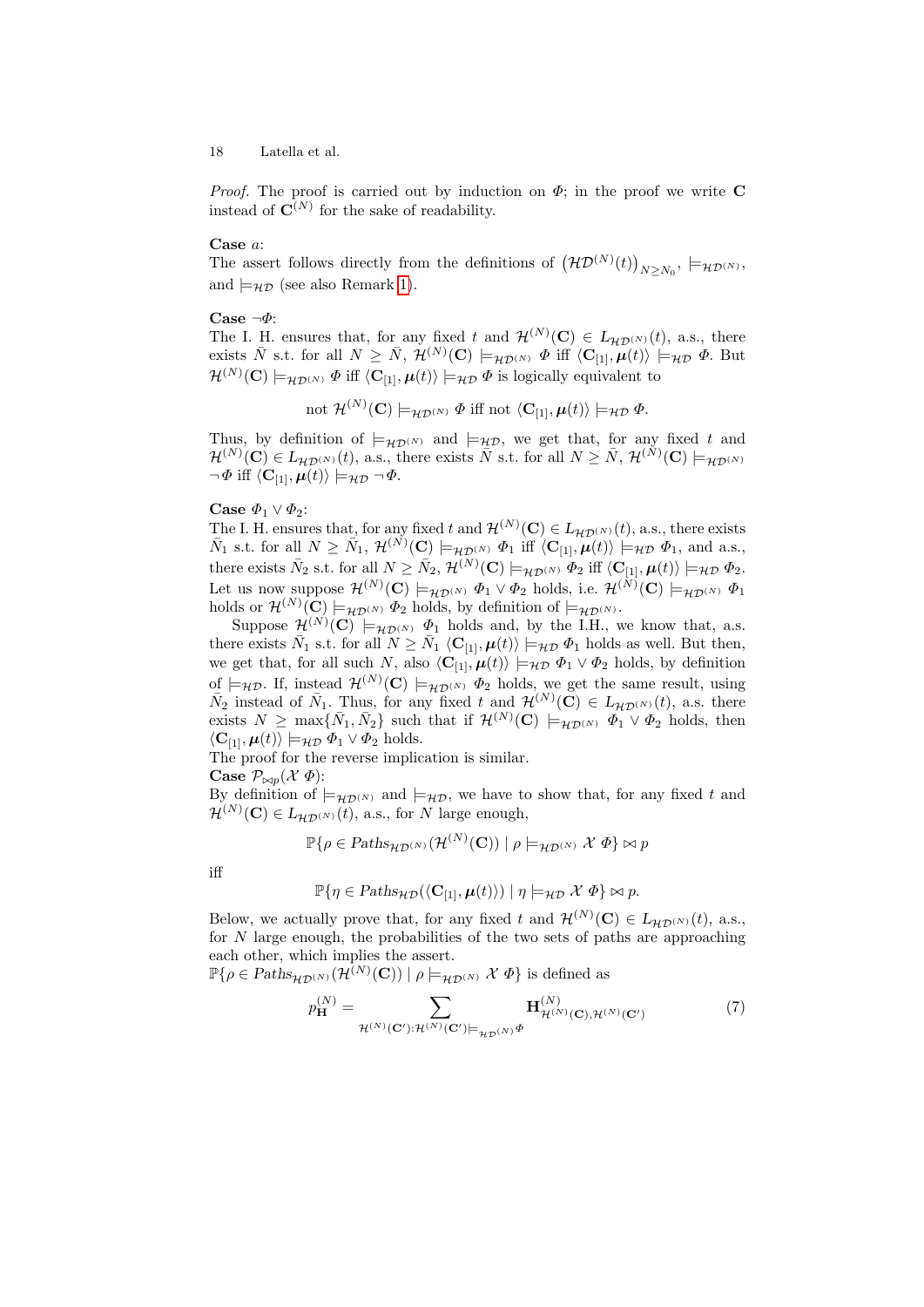and  $\mathbb{P}\{\eta \in \text{Paths}_{\mathcal{HD}}(\langle \mathbf{C}_{[1]}, \boldsymbol{\mu}(t)\rangle) \mid \eta \models_{\mathcal{HD}} \mathcal{X} \boldsymbol{\Phi}\}\$ is defined as

<span id="page-18-0"></span>
$$
p(t)K = \sum_{\mathbf{C}_{[1]}\,(\mathbf{C}_{[1]}',\boldsymbol{\mu}(t+1))\models_{\mathcal{HD}} \Phi} \mathbf{K}(\boldsymbol{\mu}(t))_{\mathbf{C}_{[1]},\mathbf{C}_{[1]}'}. \tag{8}
$$

The I.H. ensures that, a.s., for  $N \geq \bar{N}_{\mathbf{C}'}, \mathcal{H}^{(N)}(\mathbf{C}') \models_{\mathcal{HD}(N)} \Phi$  if and only if  $\langle C'_{[1]}, \boldsymbol{\mu}(t+1) \rangle \models_{\mathcal{HD}} \Phi$ , with  $\mathcal{H}^{(N)}(\mathbf{C}') \in L_{\mathcal{HD}^{(N)}}(t+1)$ . In particular, it holds that, for any specific value  $\bar{c}$  of  $\mathbf{C}_{[1]}'$  above and  $\mathcal{H}^{(N)}(\mathbf{C}') \in L_{\mathcal{HD}^{(N)}}(t+1,\bar{c}),$  $\mathcal{H}^{(N)}(\mathbf{C}')\models_{\mathcal{HD}^{(N)}}\varPhi$  if and only if  $\langle\bar{c},\boldsymbol\mu(t+1)\rangle\models_{\mathcal{HD}}\varPhi,$  that is: either all elements of  $L_{\mathcal{H}\mathcal{D}^{(N)}}(t+1,\bar{c})$  satisfy  $\Phi$  or none of them does it. Furthermore, for such  $\bar{c}$ , by Corollary [1,](#page-16-0) for all  $\epsilon > 0$  there exists  $N_{\bar{c}}$  s.t. for all  $N \ge N_{\bar{c}}$ 

$$
\left| \left( \sum_{(\bar{c},\overline{\mathbf{m}}): L_{\mathcal{HD}(N)}(t+1,\bar{c})} \mathbf{H}^{(N)}_{\mathcal{H}^{(N)}(\mathbf{C}),(\bar{c},\overline{\mathbf{m}})} \right) - \mathbf{K}(\boldsymbol{\mu}(t))_{\mathbf{C}_{[1]},\bar{c}} \right| < \epsilon
$$

(see Remark ??). So, for any  $\epsilon > 0$  there exists an  $\hat{N}$  larger than any of such  $\bar{N}_{\mathbf{C}'}$  and  $N_{\bar{c}}$ , such that for all  $N \geq \hat{N} \left| p_{\mathbf{H}}^{(N)} - p(t)_{\mathbf{K}} \right| < \epsilon$  i.e. the value  $p_{\mathbf{H}}^{(N)}$ H of sum [\(7\)](#page-17-0) approaches the value  $p(t)<sub>K</sub>$  of sum [\(8\)](#page-18-0). Finally, safety of  $\mathcal{P}_{\bowtie p}(\mathcal{X} \Phi)$ , implies that the value  $p(t)<sub>K</sub>$  of [\(8\)](#page-18-0) is different from p. If  $p(t)<sub>K</sub> > p$  then we can choose  $\epsilon$  small enough that also  $p_{\mathbf{H}}^{(N)} > p$  and, similarly, if  $p(t)_{\mathbf{K}} < p$ , we get also  $p_{\mathbf{H}}^{(N)} < p$ , which proves the assert.

Case  $\mathcal{P}_{\bowtie p}(\varPhi_{1}\,\mathcal{U}^{\leq k}\,\varPhi_{2})$ :

By definition of  $\models_{\mathcal{HD}(N)}$  and  $\models_{\mathcal{HD}}$ , we have to show that, for any fixed t and  $\mathcal{H}^{(N)}(\mathbf{C}) \in L_{\mathcal{HD}^{(N)}}(t)$ , a.s., for N large enough,

$$
\mathbb{P}\{\rho \in \mathcal{P}\text{aths}_{\mathcal{HD}(N)}(\mathcal{H}^{(N)}(\mathbf{C})) \mid \rho \models_{\mathcal{HD}^{(N)}} \Phi_1 \mathcal{U}^{\leq k} \Phi_2\} \bowtie p
$$

iff

$$
\mathbb{P}\{\eta \in \text{Paths}_{\mathcal{HD}}(\langle \mathbf{C}_{[1]}, \boldsymbol{\mu}(t) \rangle) \mid \eta \models_{\mathcal{HD}} \Phi_1 \mathcal{U}^{\leq k} \Phi_2 \} \bowtie p.
$$

Below, we actually prove that, for any fixed t and  $\mathcal{H}^{(N)}(\mathbf{C}) \in L_{\mathcal{HD}^{(N)}}(t)$ , a.s., for  $N$  large enough, the probabilities of the two sets of paths are approaching each other, which implies the assert. We proceed by induction on  $k$ , using also the induction hypothesis on the structure of the formulas, when necessary. Base case  $(k = 0)$ :

 $\mathbb{P}\{\rho \in \text{Paths}_{\mathcal{HD}^{(N)}}(\mathcal{H}^{(N)}(\mathbf{C})) \mid \rho \models_{\mathcal{HD}^{(N)}} \Phi_1 \mathcal{U}^{\leq 0} \Phi_2\}$ 

$$
= \{ \text{Def. of } \rho \models_{\mathcal{HD}^{(N)}} \Phi_1 \mathcal{U}^{\leq k} \Phi_2 \}
$$
  
\n
$$
\mathbb{P}\{ \rho \in \text{Paths}_{\mathcal{HD}^{(N)}}(\mathcal{H}^{(N)}(\mathbf{C})) \mid \rho[0] \models_{\mathcal{HD}^{(N)}} \Phi_2 \}
$$
  
\n
$$
= \{ \text{Def. of Paths}_{\mathcal{HD}^{(N)}}(\mathcal{H}^{(N)}(\mathbf{C})) \text{ and } \rho[0] \}
$$
  
\n
$$
\{ 1, \text{ if } \mathcal{H}^{(N)}(\mathbf{C}) \models_{\mathcal{HD}^{(N)}} \Phi_2,
$$

$$
\bigcup
$$
 0, if not  $\mathcal{H}^{(N)}(\mathbf{C}) \models_{\mathcal{HD}^{(N)}} \Phi_2$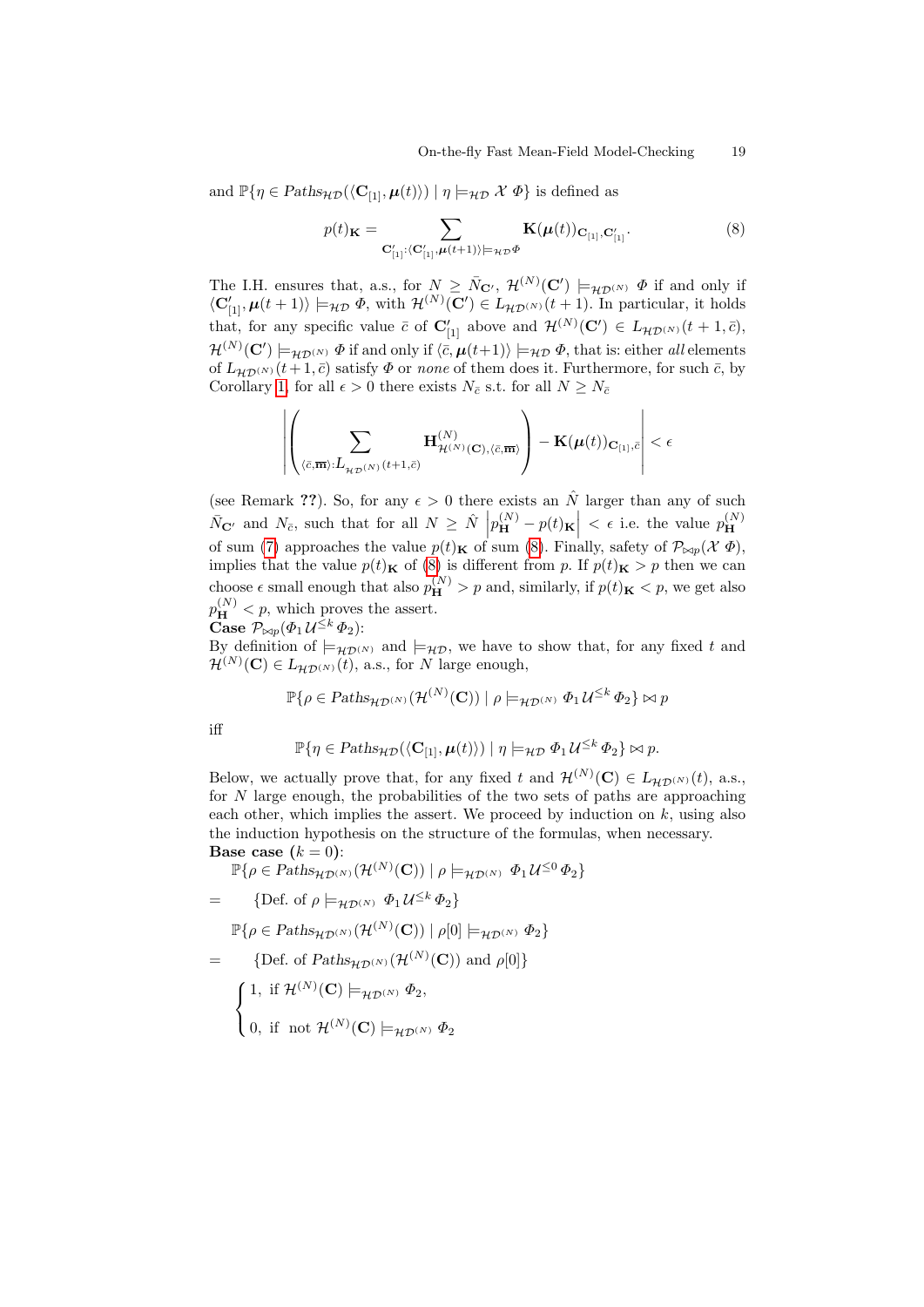By the I.H. on  $\Phi_2$ , with  $\mathcal{H}^{(N)}(\mathbf{C}) \in L_{\mathcal{HD}^{(N)}}(t)$ ,  $\mathcal{H}^{(N)}(\mathbf{C}) \models_{\mathcal{HD}^{(N)}} \Phi_2$  iff  $\langle \mathbf{C}_{[1]}, \boldsymbol{\mu}(t) \rangle \models_{\mathcal{HD}}$  $\Phi_2$ , i.e., a.s.

 $\mathbb{P}\{\rho \in \mathit{Paths}_{\mathcal{HD}^{(N)}}(\mathcal{H}^{(N)}(\mathbf{C})) \mid \rho[0] \models_{\mathcal{HD}^{(N)}} \Phi_2\}$  $=$  {See above}  $\sqrt{ }$ J  $\mathcal{L}$ 1, if  $\langle C_{[1]}, \mu(t) \rangle \models_{\mathcal{HD}} \Phi_2$ , 0, if not  $\langle \mathbf{C}_{[1]}, \boldsymbol{\mu}(t)\rangle \models_{\mathcal{HD}} \Phi_2$ = {Def. of  $Paths_{\mathcal{HD}}(\langle \mathbf{C}_{[1]}, \boldsymbol{\mu}(t) \rangle)$  and  $\eta[0]$ }  $\mathbb{P}{\eta \in \text{Paths}_{\mathcal{HD}}(\langle \mathbf{C}_{[1]}, \boldsymbol{\mu}(t)\rangle) | \eta[0] \models_{\mathcal{HD}} \Phi_2}$ 

= {Def. of 
$$
\eta \models_{\mathcal{HD}} \Phi_1 \mathcal{U}^{\leq k} \Phi_2
$$
}  

$$
\mathbb{P}\{\eta \in \text{Paths}_{\mathcal{HD}}(\langle \mathbf{C}_{[1]}, \boldsymbol{\mu}(t) \rangle) \mid \eta \models_{\mathcal{HD}} \Phi_1 \mathcal{U}^{\leq 0} \Phi_2\}
$$

## Induction step:

$$
\mathbb{P}\{\rho \in \text{Paths}_{\mathcal{HD}^{(N)}}(\mathcal{H}^{(N)}(\mathbf{C})) \mid \rho \models_{\mathcal{HD}^{(N)}} \Phi_1 \mathcal{U}^{\leq k+1} \Phi_2\}
$$
\n
$$
= \{ \text{Def. } \rho \models_{\mathcal{HD}^{(N)}} \Phi_1 \mathcal{U}^{\leq k+1} \Phi_2 \}
$$
\n
$$
\begin{cases}\n0, \text{ if not } \mathcal{H}^{(N)}(\mathbf{C}) \models_{\mathcal{HD}^{(N)}} \Phi_1 \text{ and not } \mathcal{H}^{(N)}(\mathbf{C}) \models_{\mathcal{HD}^{(N)}} \Phi_2 \\
1, \text{ if } \mathcal{H}^{(N)}(\mathbf{C}) \models_{\mathcal{HD}^{(N)}} \Phi_2 \\
\sum_{\mathcal{H}^{(N)}(\mathbf{C}'): \mathcal{H}^{(N)}(\mathbf{C}') \models_{\mathcal{HD}^{(N)}} \Phi_1} \mathbf{H}^{(N)}_{\mathcal{H}^{(N)}(\mathbf{C}), \mathcal{H}^{(N)}(\mathbf{C}')} \cdot \mathbb{P}\{\rho' \in \text{Paths}_{\mathcal{HD}^{(N)}}(\mathcal{H}^{(N)}(\mathbf{C}')) \mid \rho' \models_{\mathcal{HD}^{(N)}} \Phi_1 \mathcal{U}^{\leq k} \Phi_2\}, \\
\text{ otherwise.}\n\end{cases}
$$

By the I.H. on k, noting that we are concerned only with those  $\mathcal{H}^{(N)}(\mathbf{C}')$  belonging to  $L_{\mathcal{HD}^{(N)}}(t+1)$ , a.s., there is  $\overline{N}$  s.t. for all  $N \geq \overline{N}$ ,

$$
\mathbb{P}\{\rho' \in \text{Paths}_{\mathcal{HD}^{(N)}}(\mathcal{H}^{(N)}(\mathbf{C}')) \mid \rho' \models_{\mathcal{HD}^{(N)}} \Phi_1 \mathcal{U}^{\leq k} \Phi_2 \} \text{ approaches}
$$
  

$$
\mathbb{P}\{\eta' \in \text{Paths}_{\mathcal{HD}}(\langle \mathbf{C}'_{[1]}, \mu(t+1) \rangle) \mid \eta' \models_{\mathcal{HD}} \Phi_1 \mathcal{U}^{\leq k} \Phi_2 \}
$$

Thus,

$$
\mathbb{P}\{\rho\in\mathit{Paths}_{\mathcal{HD}^{(N)}}(\mathcal{H}^{(N)}(\mathbf{C}))\mid \rho\models_{\mathcal{HD}^{(N)}}\varPhi_1\ \mathcal{U}^{\leq k+1}\ \varPhi_2\}
$$

 $=$  {See above}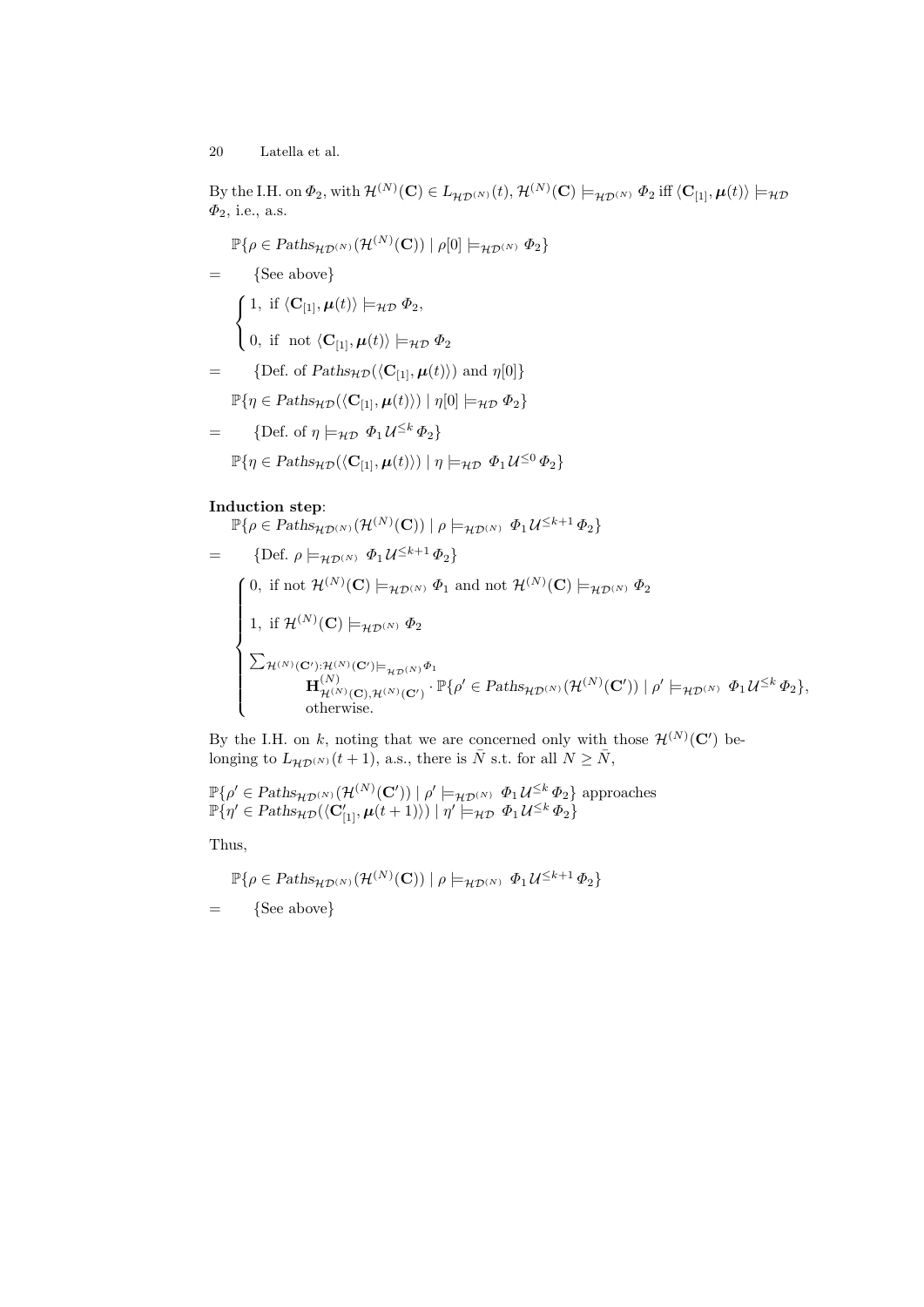$$
\begin{cases}\n0, \text{ if not } \mathcal{H}^{(N)}(\mathbf{C}) \models_{\mathcal{HD}^{(N)}} \Phi_1 \text{ and not } \mathcal{H}^{(N)}(\mathbf{C}) \models_{\mathcal{HD}^{(N)}} \Phi_2 \\
1, \text{ if } \mathcal{H}^{(N)}(\mathbf{C}) \models_{\mathcal{HD}^{(N)}} \Phi_2 \\
\sum_{\mathcal{H}^{(N)}(\mathbf{C}'): \mathcal{H}^{(N)}(\mathbf{C}') \models_{\mathcal{HD}^{(N)}} \Phi_1} \mathbf{H}^{(N)}_{\mathcal{H}^{(N)}(\mathbf{C}), \mathcal{H}^{(N)}(\mathbf{C}')} \cdot \mathbb{P}\{\eta' \in \text{Paths}_{\mathcal{HD}}(\langle \mathbf{C}'_{[1]}, \mu(t+1) \rangle) \mid \eta' \models_{\mathcal{HD}} \Phi_1 \mathcal{U}^{\leq k} \Phi_2\}, \\
\text{ otherwise.} \n\end{cases}
$$

The I.H. ensures that, a.s., there exist  $N_1$ ,  $N_2$  and a set of values  $N_{\mathbf{C}'}$ , for  $\mathbf{C}'$  as in the sum above, s.t.

- for all  $N \geq N_1$ ,  $\mathcal{H}^{(N)}(\mathbf{C}) \models_{\mathcal{HD}^{(N)}} \Phi_1$  iff  $\langle \mathbf{C}_{[1]}, \boldsymbol{\mu}(t) \rangle \models_{\mathcal{HD}} \Phi_1$
- for all  $N \ge N_2$ ,  $\mathcal{H}^{(N)}(\mathbf{C}) \models_{\mathcal{HD}^{(N)}} \Phi_2$  iff  $\langle \mathbf{C}_{[1]}, \boldsymbol{\mu}(t) \rangle \models_{\mathcal{HD}} \Phi_2$
- $-$  for all  $N \geq N_{\mathbf{C}'}, \, \mathcal{H}^{(N)}(\mathbf{C}') \models_{\mathcal{HD}^{(N)}} \Phi_1 \text{ iff } \langle \mathbf{C}'_{[1]}, \boldsymbol{\mu}(t+1) \rangle \models_{\mathcal{HD}} \Phi.$

Furthermore, by Corollary [1,](#page-16-0) using similar arguments as those used for the case  $P_{\bowtie p}(\mathcal{X} \Phi)$ , we get that a.s. there exists  $\hat{N}$  such that, for  $N \geq \hat{N}$ ,<br>  $\sum_{\mathcal{H}^{(N)}(\mathbf{C}')\cdot\mathcal{H}^{(N)}(\mathbf{C}')=\emptyset}$ ,  $\sum_{\mathcal{H}^{(N)}(\mathbf{C}'): \mathcal{H}^{(N)}(\mathbf{C}') \models_{\mathcal{H}\mathcal{D}(N)} \Phi_1}$ 

$$
\mathbf{H}_{\mathcal{H}^{(N)}(\mathbf{C}),\mathcal{H}^{(N)}(\mathbf{C}')}^{(N)} \cdot \mathbb{P}\{\eta' \in \text{Paths}_{\mathcal{HD}}(\langle \mathbf{C}'_{[1]}, \boldsymbol{\mu}(t+1) \rangle) \mid \eta' \models_{\mathcal{HD}} \Phi_1 \mathcal{U}^{\leq k} \Phi_2\}
$$

approaches

$$
\sum_{\langle \mathbf{C}'_{[1]}, \boldsymbol{\mu}(t+1) \rangle \models_{\mathcal{HD}} \Phi_1} \mathbf{K}(\boldsymbol{\mu}(t))_{\mathbf{C}_{[1]}, \mathbf{C}'_{[1]}} \cdot \mathbb{P}\{\eta' \in \text{Paths}_{\mathcal{HD}}(\langle \mathbf{C}'_{[1]}, \boldsymbol{\mu}(t+1) \rangle) \mid \eta' \models_{\mathcal{HD}} \Phi_1 \mathcal{U}^{\leq k} \Phi_2 \}.
$$
\nThus, a.s. for  $N \geq \max\{N_1, N_2, \bar{N}_{\mathbf{C}'}, \hat{N}\}$ , with  $\hat{N}, \bar{N}_{\mathbf{C}'} \geq N\mathbf{C}'$  for  $\mathbf{C}'$  as above the following holds:

- not 
$$
\mathcal{H}^{(N)}(\mathbf{C}) \models_{\mathcal{H}\mathcal{D}^{(N)}} \Phi_1
$$
 and not  $\mathcal{H}^{(N)}(\mathbf{C}) \models_{\mathcal{H}\mathcal{D}^{(N)}} \Phi_2$  iff  
\nnot  $\langle \mathbf{C}_{[1]}, \boldsymbol{\mu}(t) \rangle \models_{\mathcal{H}\mathcal{D}} \Phi_1$  and not  $\langle \mathbf{C}_{[1]}, \boldsymbol{\mu}(t) \rangle \models_{\mathcal{H}\mathcal{D}} \Phi_2$   
\n-  $\mathcal{H}^{(N)}(\mathbf{C}) \models_{\mathcal{H}\mathcal{D}^{(N)}} \Phi_2$  iff  $\langle \mathbf{C}_{[1]}, \boldsymbol{\mu}(t) \rangle \models_{\mathcal{H}\mathcal{D}} \Phi_2$   
\n-  $\sum_{\mathcal{H}^{(N)}(\mathbf{C}'): \mathcal{H}^{(N)}(\mathbf{C}') \models_{\mathcal{H}\mathcal{D}^{(N)}} \Phi_1$   
\n $\mathbf{H}^{(N)}_{\mathcal{H}^{(N)}(\mathbf{C}), \mathcal{H}^{(N)}(\mathbf{C}')} \cdot \mathbb{P} \{ \eta' \in \text{Paths}_{\mathcal{H}\mathcal{D}} (\langle \mathbf{C}'_{[1]}, \boldsymbol{\mu}(t+1) \rangle) \mid \eta' \models_{\mathcal{H}\mathcal{D}} \Phi_1 \mathcal{U}^{\leq k} \Phi_2 \}$ 

approaches

$$
\sum_{\substack{\mathbf{C_{[1]}', \mu(t+1)\models \mu_D \Phi_1}}}\n\mathbf{K}(\mu(t))_{\mathbf{C_{[1]}}, \mathbf{C_{[1]}}}\n\cdot \mathbb{P}\{\eta' \in \text{Paths}_{\mathcal{HD}}(\langle \mathbf{C_{[1]}', \mu(t+1)\rangle) \mid \eta' \models_{\mathcal{HD}} \Phi_1 \mathcal{U}^{\leq k} \Phi_2\}
$$

and by safety of  $\mathcal{P}_{\bowtie p}(\Phi_1 \mathcal{U}^{\leq k+1} \Phi_2)$  we get the assert.

Finally, using Lemma [1](#page-12-3) we get the following

**Corollary 2.** Under the assumptions of Theorem 4.1 of [\[25\]](#page-23-0), for all safe formulas  $\Phi$ , for any fixed t and  $\textbf{C}^{(N)} \in L_{\mathcal{D}^{(N)}}(t)$ , almost surely, for N large enough  $\textbf{C}^{^{(N)}}\models_{\mathcal{D}^{(N)}}\varPhi\ if\ \langle \textbf{C}_{[1]}^{^{(N)}},\pmb{\mu}(t)\rangle \models_{\mathcal{HD}}\varPhi.$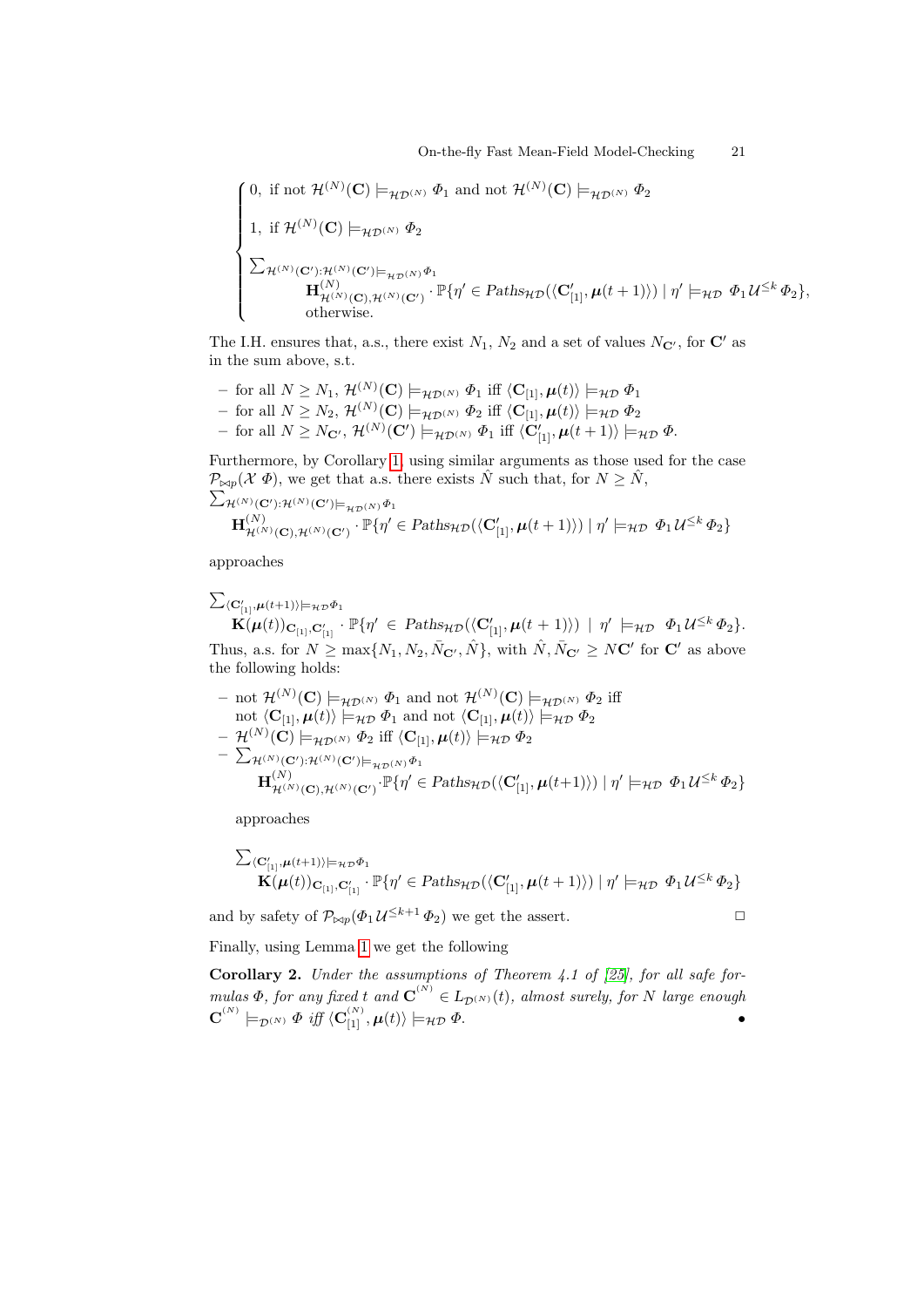

<span id="page-21-0"></span>Fig. 2. Fast model-checking results.

Fast local model-checking On-the-fly fast PCTL model-checking on the limit DTMC  $H\mathcal{D}(t)$  is obtained by instantiating proc with  $\mathcal{S}_\Delta \times \mathcal{U}^S$  and lab with  $\mathscr{P}_1 \cup \mathscr{P}_g$ ; next is instantiated with next<sub>HD</sub> defined as follows:

$$
\mathsf{next}_{{\mathcal{HD}}}(\langle c,{\textbf{m}}\rangle)=[(\langle c',{\textbf{m}}\cdot{\textbf{K}}({\textbf{m}})\rangle,p')\mid {\textbf{K}}({\textbf{m}})_{c,c'}=p'>0],
$$

with  $K(m)_{c,c'}$  as in Theorem 4.1 of [\[25\]](#page-23-0); lab eval is instantiated as expected:  $\vert$ lab eval $_{\mathcal{HD}}(\langle c, m \rangle, a) = a \in \ell_{\mathcal{HD}}(\langle c, m \rangle)$ . The instantiation is implemented in FlyFast.

Remark 3. Although in the hypothesis of the theorem we require formulae safety, for all practical purposes, it is actually sufficient to require that

$$
\mathbb{P}\{\eta \in \text{Paths}_{\mathcal{HD}}(s') \mid \eta \models_{\mathcal{HD}} \varphi\} \neq p
$$

for all formulae  $\mathcal{P}_{\bowtie p}(\varphi)$  and states s' such that CheckPath $(s', \varphi)$  is computed during the execution of  $\mathsf{Check}(s, \Phi)$ (see Table [2\)](#page-5-0). This (weaker) safety check is readily added to the algorithm. •

Example 4 (FlyFast results). Fig. [2](#page-21-0) shows the result of FlyFast on the model of Ex. [1](#page-7-0) for the first object of a large population of objects, each initially in state S. In Fig. [2](#page-21-0) (left) the same properties are considered as in Ex. [3.](#page-10-3) The analysis takes less than a second and is insensitive to the total population size. Fig. [2](#page-21-0) (right) shows how the probability measure of the set of paths satisfying formula true  $\mathcal{U}^{\leq k}$  (!e $\wedge$ !i  $\wedge$  P<sub>>0.3</sub>( true  $\mathcal{U}^{\leq 5}$  i)) of property P3 on page [12,](#page-10-3) (for  $k = 3$ ), changes for initial time  $t0$  varying from 0 to 10.

#### 6 Conclusions and Future Work

In this paper we have presented a fast PCTL model-checking approach that builds upon local, on-the-fly model-checking and mean-field approximation, allowing for scalable analysis of selected objects in the context of very large systems. The model-checking algorithm is parametric w.r.t. the specific semantic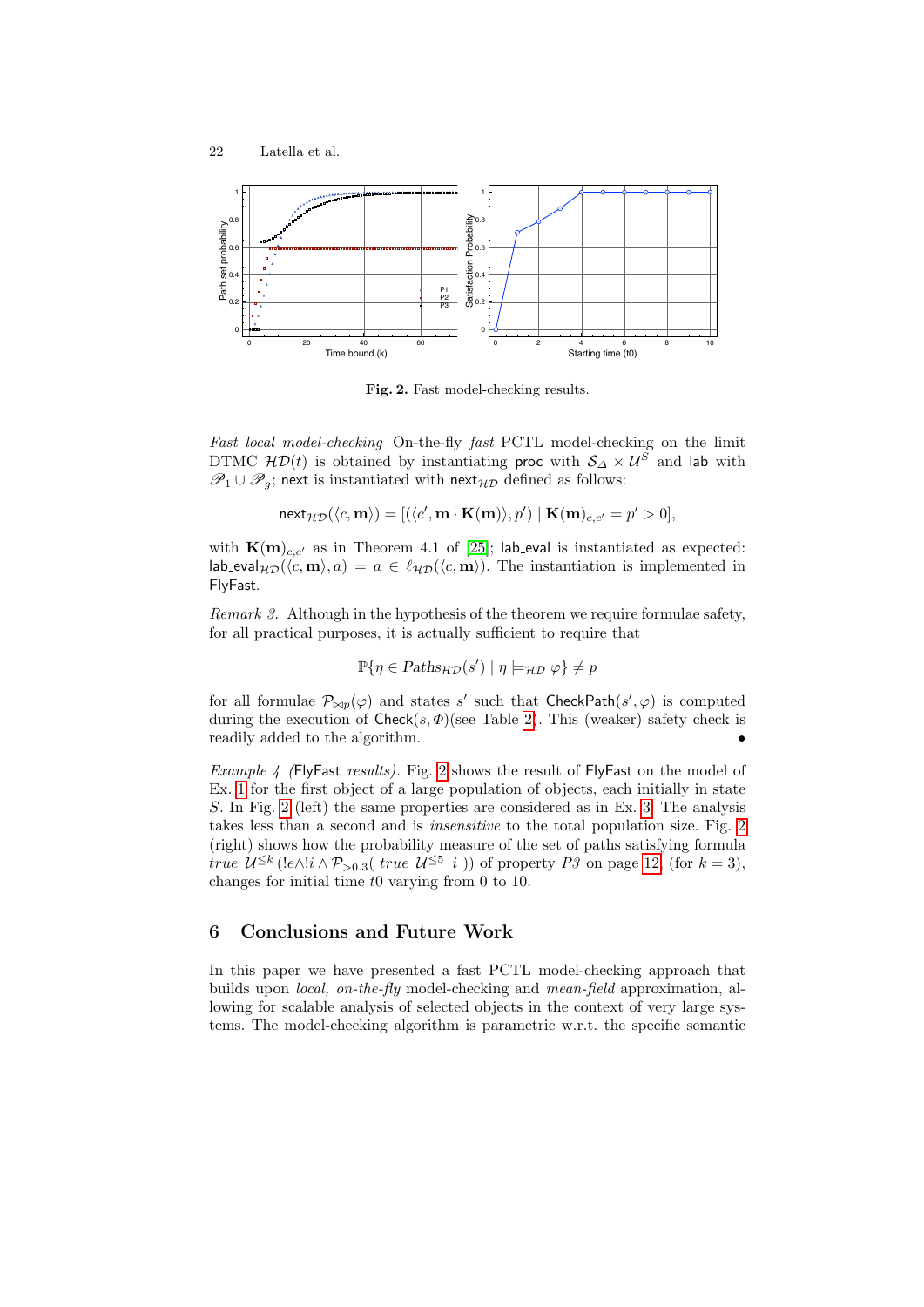model of interest. We presented related correctness results, an example of application of a prototype implementation and briefly discussed complexity of the algorithm. The results can be trivially extended in order to consider multiple selected objects. Following approaches similar to those presented in [\[25\]](#page-23-0), we plan to extend our work to heterogeneous systems and systems with memory. We are interested in extensions that address spatial distribution of objects as well as more expressive logics, combining local and global properties, and languages (e.g. [\[26,](#page-23-14)[22\]](#page-23-3)) and to study the exact relation between mean field convergence results for continuous interleaving models and discrete, time-synchronous ones.

### References

- <span id="page-22-6"></span>1. Aziz, A., Sanwal, K., Singhal, V., Brayton, R.: Model checking Continuous Time Markov Chains. ACM Transactions on Computational Logic 1(1), 162–170 (2000)
- <span id="page-22-4"></span>2. Baier, C., Haverkort, B., Hermanns, H., Katoen, J.P.: Model-Checking Algorithms for Continuous-Time Markov Chains. IEEE Transactions on Software Engineering. IEEE CS 29(6), 524–541 (2003)
- <span id="page-22-9"></span>3. Bakhshi, R., Endrullis, J., Endrullis, S., Fokkink, W., Haverkort, B.: Automating the mean-field method for large dynamic gossip networks. In: QEST 2010. pp. 241–250. IEEE Computer Society (2010)
- <span id="page-22-10"></span>4. Benaïm, M., Le Boudec, J.Y.: A class of mean field interaction models for computer and communication systems. Performance Evaluation 65(11-12), 823–838 (2008)
- <span id="page-22-2"></span>5. Bhat, G., Cleaveland, R., Grumberg, O.: Efficient on-the-fly model checking for CTL\*. In: LICS. pp. 388–397. IEEE Computer Society (1995)
- <span id="page-22-11"></span>6. Bortolussi, L., Hillston, J.: Fluid model checking. In: Koutny, M., Ulidowski, I. (eds.) CONCUR. LNCS, vol. 7454, pp. 333–347. Springer-Verlag (2012)
- <span id="page-22-0"></span>7. Bortolussi, L., Hillston, J., Latella, D., Massink, M.: Continuous approximation of collective system behaviour: A tutorial. Performance Evaluation  $70(5), 317 - 349$  (2013), [http://www.sciencedirect.com/science/article/pii/](http://www.sciencedirect.com/science/article/pii/S0166531613000023) [S0166531613000023](http://www.sciencedirect.com/science/article/pii/S0166531613000023)
- <span id="page-22-8"></span>8. Bradley, J.T., Gilmore, S.T., Hillston, J.: Analysing distributed internet worm attacks using continuous state-space approximation of process algebra models. J. Comput. Syst. Sci. 74(6), 1013–1032 (2008)
- <span id="page-22-7"></span>9. Chaintreau, A., Le Boudec, J.Y., Ristanovic, N.: The age of gossip: spatial mean field regime. In: Douceur, J.R., Greenberg, A.G., Bonald, T., Nieh, J. (eds.) SIG-METRICS/Performance. pp. 109–120. ACM (2009)
- <span id="page-22-3"></span>10. Clarke, E.M., Emerson, E.A., Sistla, A.P.: Automatic verification of finite-state concurrent systems using temporal logic specifications. ACM Trans. Program. Lang. Syst. 8(2), 244–263 (1986)
- <span id="page-22-1"></span>11. Courcoubetis, C., Vardi, M., Wolper, P., Yannakakis, M.: Memory-efficient algorithms for the verification of temporal properties. Form. Methods Syst. Des. 1(2-3), 275–288 (1992)
- <span id="page-22-12"></span>12. Darling, R., Norris, J.: Differential equation approximations for Markov chains. Probability Surveys 5, 37–79 (2008)
- <span id="page-22-5"></span>13. Della Penna, G., Intrigila, B., Melatti, I., Tronci, E., Zilli, M.V.: Bounded probabilistic model checking with the muralpha verifier. In: Hu, A.J., Martin, A.K. (eds.) FMCAD 2004. LNCS, vol. 3312, pp. 214–229. Springer (2004)